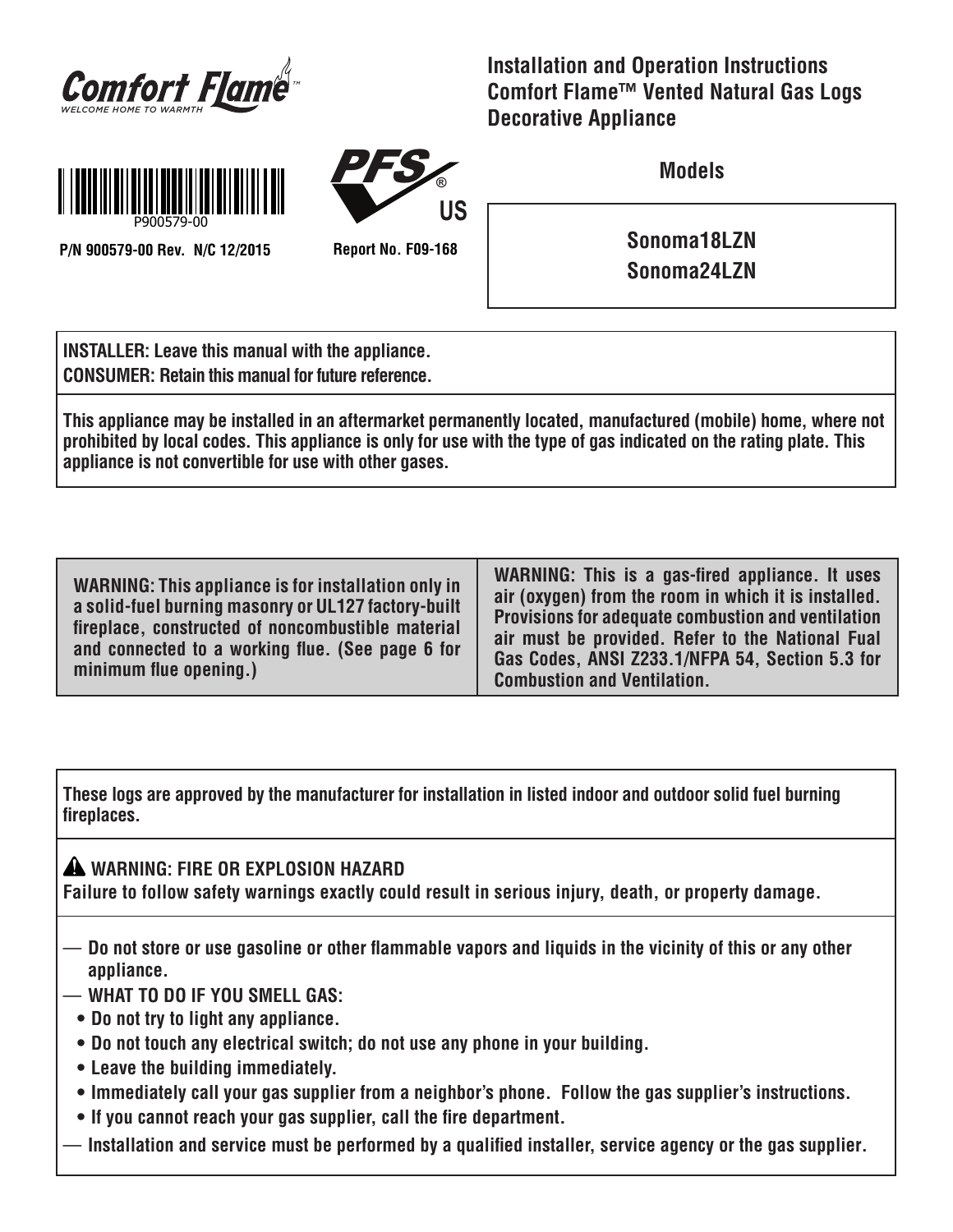### **Thank you for your purchase. We appreciate your** TABLE OF CONTENTS **business!**

Please carefully read and follow all instructions in this manual. **Pay special attention to all warnings and safety information.**

Following these safety, care, and operation instructions will help ensure many years of dependable and enjoyable service from your fireplace.

**Please read and understand these instructions before installing or operating.**



We recommend that our gas hearth products be installed and serviced by professionals who are certified in the U.S. by the National Fireplace Institute<sup>®</sup> (NFI) as NFI Gas Specialists.

## **SAFETY**

 **WARNING: Improper installation, adjustment, alteration, service or maintenance can cause injury or property damage. Refer to this manual for correct installation and operational procedures. For assistance or additional information consult a qualified installer, service agency or the gas supplier.**

 **WARNING: This appliance is for installation only in a solid-fuel burning masonry or UL127 factory-built fireplace, constructed of noncombustible material and connected to a working flue. (See page 5 for minimum flue opening.**

 **WARNING: This is a gas-fired appliance. It uses air (oxygen) from the room in which it is installed. Provisions for adequate combustion and ventilation air must be provided. Refer to the National Fuel Gas Codes, ANSI Z233.1/NFPA 54, Air for Combustion and Ventilation.**

**This appliance may be installed in an aftermarket,\* permanently located, manufactured (mobile) home, where not prohibited by local codes.**

**This appliance is only for use with the type of gas indicated on the rating plate. This appliance is not convertible for use with other gases.** 

**\* Aftermarket: Completion of sale, not for purpose of resale, from the manufacturer**

**State of Massachusetts: The installation must be made by a licensed plumber or gas fitter in the Commonwealth of Massachusetts.**

 **WARNING: This product contains and/or generates chemicals known to the State of California to cause cancer or birth defects or other reproductive harm.**

 **WARNING: Keep flue open when operating unit.**

**IMPORTANT: Read this owner's manual carefully and completely before trying to assemble, operate or service this log set. Improper use of this log set can cause serious injury or death from burns, fire, explosion, electrical shock and carbon monoxide poisoning.**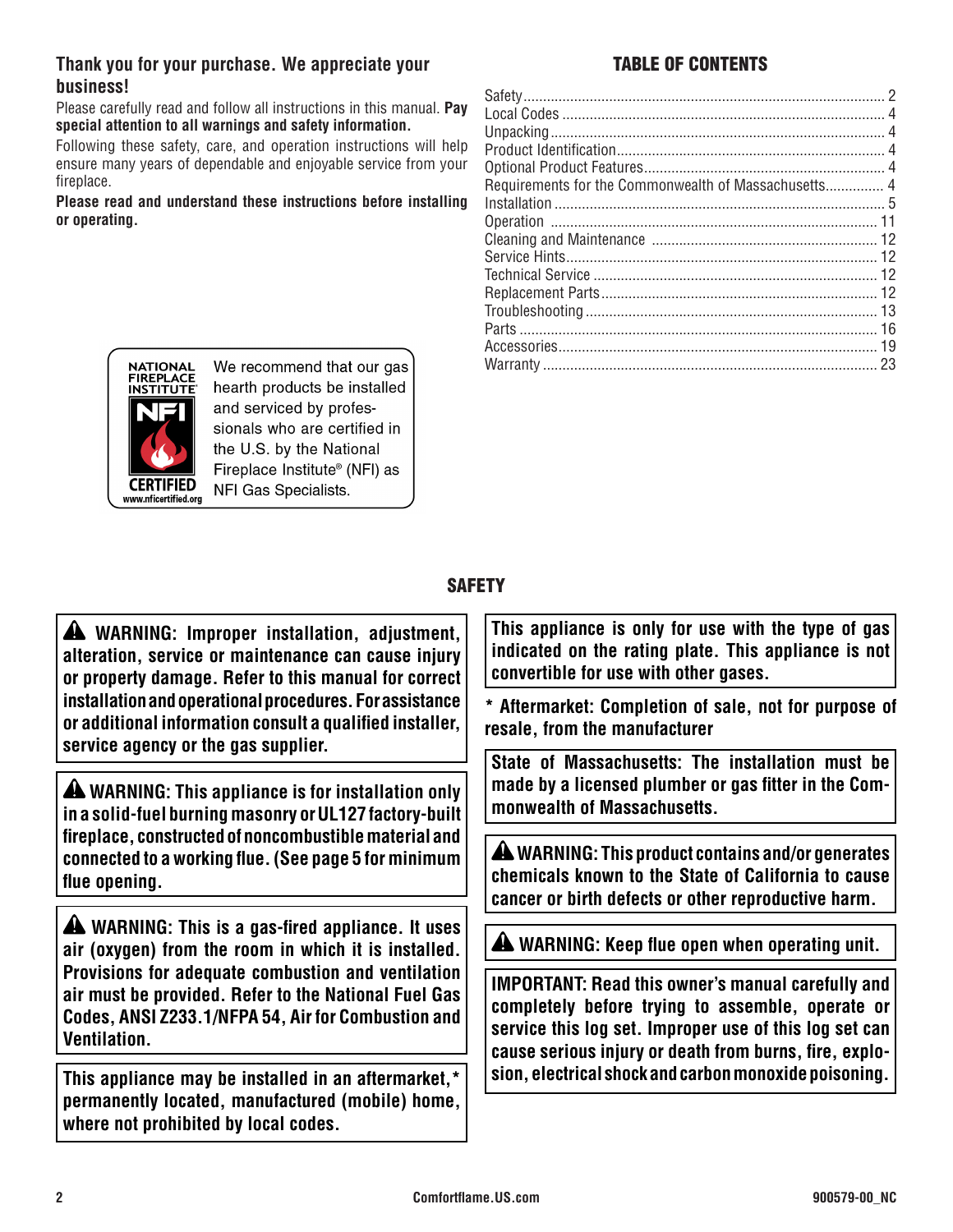| A DANGER: Carbon monoxide poisoning may lead |  |  |  |
|----------------------------------------------|--|--|--|
| to death!                                    |  |  |  |

**Carbon Monoxide Poisoning:** Early signs of carbon monoxide poisoning resemble the flu, with headaches, dizziness or nausea. If you have these signs, the log set may not be working properly. **Get fresh air at once!** Have log set serviced. Some people are more affected by carbon monoxide than others. These include pregnant women, people with heart or lung disease or anemia, those under the influence of alcohol and those at high altitudes.

**Natural & LP Gas:** Natural & LP gas are odorless. An odor-making agent is added to the gas. The odor helps you detect a gas leak. However, the odor added to the gas can fade. Gas may be present even though no odor exists.

Make certain you read and understand all warnings. Keep this manual for reference. It is your guide to safe and proper operation of this log set.

 **WARNING: Any change to this log set or its controls can be dangerous.**

**A** WARNING: Do not use a blower insert, heat ex**changer insert or other accessory not approved for use with this appliance.**

**A** WARNING: This appliance is equipped for either **natural gas or propane/LP gas but not both. Gas type is indicated on the rating plate. Field conversion is not permitted.**

 **WARNING: Do not allow fans to blow directly into the fireplace. Avoid any drafts that alter burner flame patterns.**

**A** WARNING: Installed decorative glass door enclo**sures must be fully opened when operating this gas appliance.**

**Due to high temperatures, the appliance should be located out of traffic and away from furniture and draperies.**

**Do not place clothing or other flammable material on or near the appliance. Never place any objects on the appliance.**

**Appliance assembly becomes very hot when running appliance. Keep children and adults away from hot surface to avoid burns or clothing ignition. Appliance will remain hot for a time after shutdown. Allow surface to cool before touching.**

**Carefully supervise young children when they are in the room with appliance.**

**You must operate this appliance with a fireplace screen in place. Make sure fireplace screen is closed before running this log set.**

**The screen shall have openings for introduction of combustion air.**

**Keep the appliance area clear and free from combustible materials, gasoline and other flammable vapors and liquids.**

**Children and adults should be alerted to the hazard of high temperature and should stay away to avoid burns or clothing ignition.**

- 1. This appliance, as supplied, is only for use with the type of gas indicated on the rating plate. This appliance is convertible for use with propane/LP, using the GA9050A-1 (F0235) or GA9150A (F0237) pilot kit.
- 2. If you smell gas
	- shut off gas supply
	- do not try to light any appliance
	- • do not touch any electrical switch; do not use any phone in your building
	- leave the building immediately
	- immediately call your gas supplier from a neighbor's phone. Follow the gas supplier's instructions
	- if you cannot reach your gas supplier, call the fire department
- 3. Never install the log set
	- in a recreational vehicle
	- where curtains, furniture, clothing or other flammable objects are less than 42" from the front, top or sides of the log set
	- in high traffic areas
	- in windy or drafty areas
- 4. Before installing in a solid fuel burning fireplace, the chimney flue and firebox must be cleaned of soot, creosote, ashes and loose paint by a qualified chimney cleaner. Creosote will ignite if highly heated. Inspect chimney flue and firebox for damage. If damaged, repair flue before operating appliance.
- 5. You must operate this log set with a fireplace screen in place. Make sure fireplace screen is closed before running log set.
- 6. This log set is designed to be smokeless. If logs ever appear to smoke, turn off appliance and call a qualified service person. *Note:* During initial operation, slight smoking could occur due to log curing and the burning of manufacturing residues. You may wish to add more ventilation by opening a window.
- 7. To reduce the creation of soot, follow the instructions in Cleaning and Maintenance, page 12.
- 8. Do not allow fans to blow directly into the fireplace. Avoid any drafts that alter burner flame patterns. Ceiling fans can create drafts that alter burner flame patterns. Altered burner patterns can increase sooting.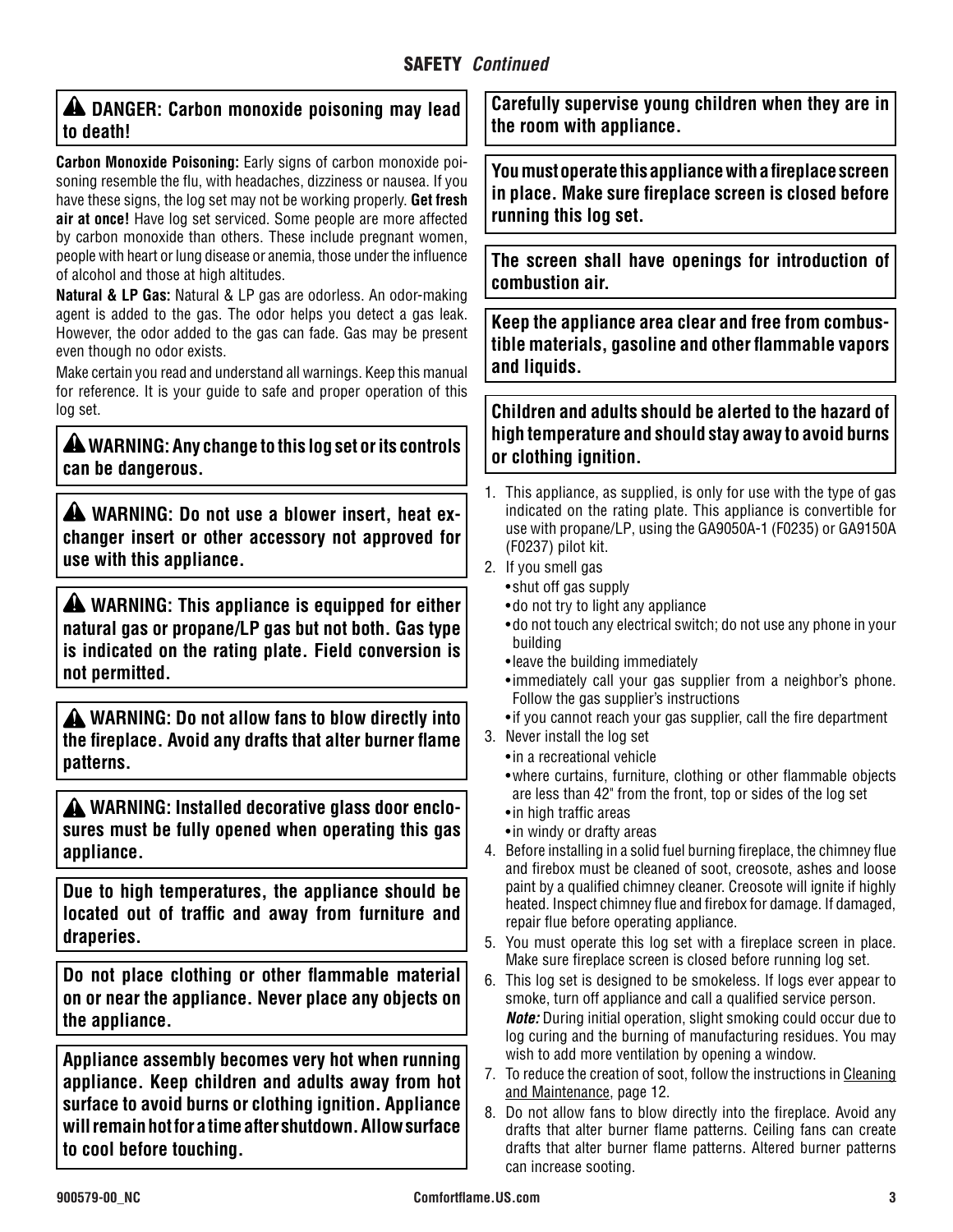- 9. Do not use a blower insert, heat exchanger insert or other accessory not approved for use with this log set.
- 10.This installation and provisions for combustion and ventilation air must conform to the National Fuel Gas Code, ANSI Z233.1/NFPA 54, Air for Combustion and Ventilation.
- 11.Do not run log set
	- • where flammable liquids or vapors are used or stored
	- under dusty conditions
- 12.Do not burn solid fuel in the fireplace after installing the log set. Do not use this log set to cook food or burn paper or other objects.
- 13.Log set becomes very hot when in use. Keep children and adults away from hot surface to avoid burns or clothing ignition. Log set will remain hot for a time after shutdown. Allow surface to cool before touching.
- 14.Carefully supervise young children when they are in the room with log set.
- 15.Do not use appliance if any part has been exposed to or under water. Immediately call a qualified service technician to inspect the room appliance and to replace any part of the control system (if using GA9050A-1 - F0235 or GA9150A - F0237) and any gas control which has been under water.
- 16.To help prevent breakage, new logs must be broken-in (see Curing Logs, page 11).
- 17. Turn log set off and let cool before servicing, installing or repairing. Only a qualified service person should install, service or repair log set.
- 15. The installation of these appliances in manufactured homes in the U.S. must conform with the Manufactured Home Construction and Safety Standard, Title 24 CFR, Part 3280, in the United States, or when such a standard is not applicable, Manufactured Home Installations Standard, ANSI/NCSBCS A225.1/NFPA 501A.

## LOCAL CODES

Install and use fireplace with care. Follow all local codes. In the absence of local codes, use the latest edition of The National Fuel Gas Code ANSI Z223.1/NFPA 54\*.

\*Available from:

American National Standards Institute, Inc. 25 West 43rd Street, 4th floor New York, NY 10036 National Fire Protection Association, Inc. 1 Batterymarch Park Quincy, MA 02169-7471

## UNPACKING

## **ALCAUTION: Do not remove the data plates from the burner pan. The data plates contain important warranty and safety information.**

- 1. Remove logs, hearth kit, pan materials and hardware from carton.
- 2. Remove all protective packaging applied to logs and base for shipment.
- 3. Check appliance for any shipping damage. If appliance is damaged contact IHP at Comfortflame.US.com for replacement parts before returning to dealer.



### OPTIONAL PRODUCT FEATURES

#### **ON/OFF SAFETY VALVE/PILOT KIT AND PROPANE/LP CONVERSION**

An optional valve/safety pilot kit with a piezo ignitor is available for this appliance. This system requires no matches, batteries or other sources to light. You must use this optional system for LP conversion. See Accessories, page 19.

#### **REMOTE CONTROL READY (MILLIVOLT) SAFETY VALVE/PILOT KIT**

An optional millivolt valve/safety pilot kit with a piezo ignitor is available for this appliance. This system requires no matches, batteries or other sources to light. This system may be connected to a wall switch or hand-held wireless remote control. See Accessories, page 19.

#### **REMOTE CONTROL ACCESSORIES**

There is an optional hand-held ON/OFF remote control that can be purchased separately for this log set. You must use the millivolt valve/safety pilot kit to use remote accessories with this appliance. See Accessories, page 19.

A wall switch is also available for this appliance. You must use the millivolt valve/safety pilot kit to use the wall switch with this appliance. See Accessories, page 19.

## COMMONWEALTH OF MASSACHUSETTS REQUIREMENTS

These appliances are approved for installation in the US state of Massachusetts if the following additional requirements are met:

- Install this appliance in accordance with Massachusetts Rules and Regulations 248 C.M.R. Sections 4.00 through 8.00.
- Installation and repair must be done by a plumber or gas fitter licensed in the Commonwealth of Massachusetts.
- The flexible gas line connector used shall not exceed 36 inches (92 centimeters) in length.
- The individual manual shut-off must be a T-handle type valve.

## PRODUCT IDENTIFICATION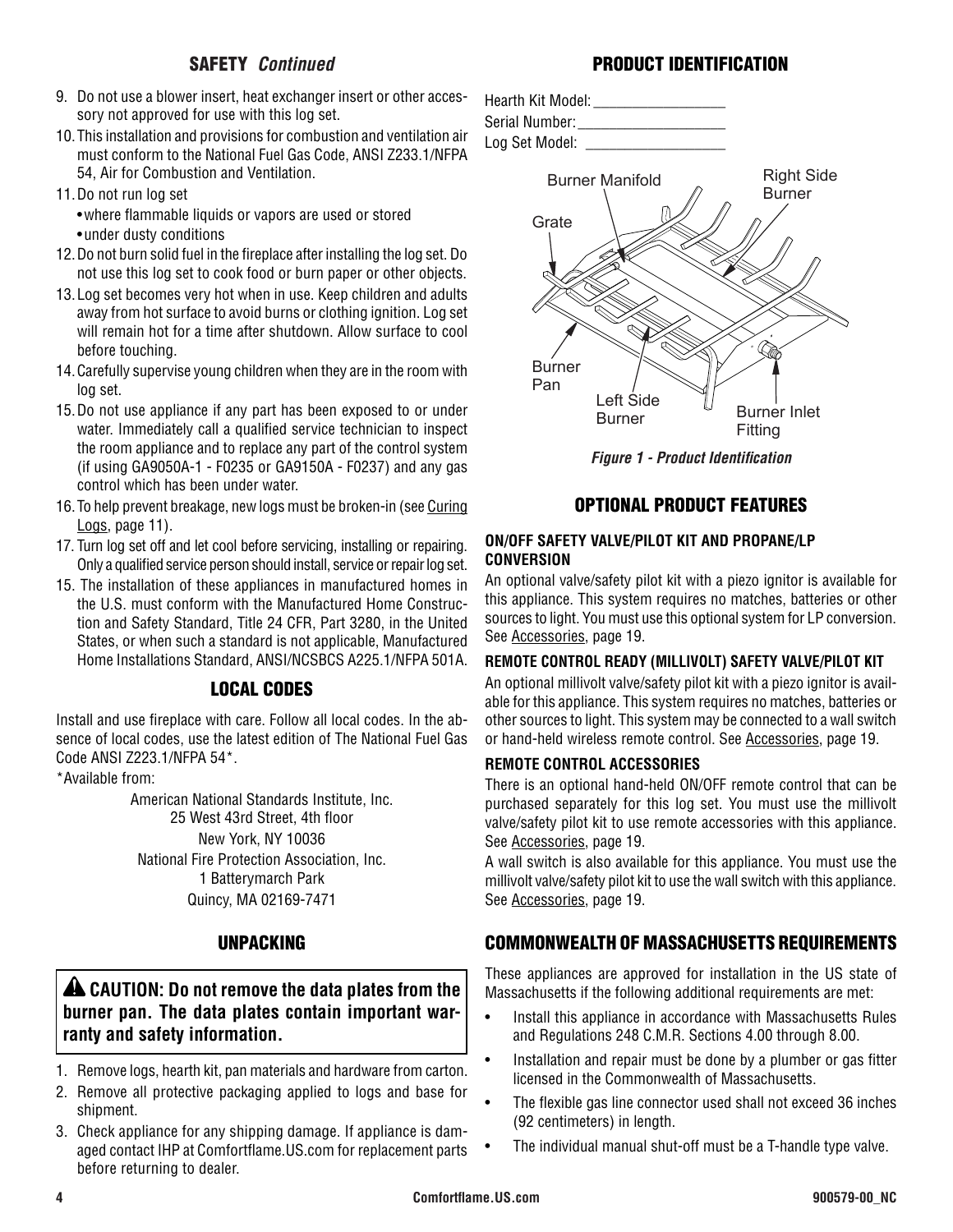**CAUTION: Do not remove the data plates attached to the burner pan. The data plates contain important warranty information.**

**A** WARNING: Before installing in a solid fuel burn**ing fireplace, the chimney flue and firebox must be cleaned of soot, creosote, ashes and loose paint by a qualified chimney cleaner. Creosote will ignite if highly heated. A dirty chimney flue may create and distribute soot within the house. Inspect chimney flue and firebox for damage. If damaged, repair flue before operating appliance.**

**NOTICE: Installation, service and repair of this appliance must be performed by a qualified installer, service agency, company or gas supplier experienced with this type of gas appliance. Only factory authorized components listed in these instructions may be used in accordance with the manufacturer's instructions and all codes and requirements of the authority having jurisdiction. Any modifications to this kit or use of unauthorized components or accessory items will void the manufacturer's warranty and may result in a hazardous condition.**

### **FLUE OPENING SPECIFICATIONS**

*Note:* This vented appliance must be installed only in a solid-fuel burning fireplace with a working flue and constructed of noncombustible material.

The charts in Figure 2 indicate technical information regarding the installation of your gas log set. Please make sure that all of the specifications shown are applicable before installation is attempted.

The fireplace must include a working flue and venting system with the minimum openings shown in the Figure 2.

| <b>MODEL</b>                  | <b>Btu/Hr Input</b><br><b>Natural Gas</b> | <b>Btu/Hr Input</b><br><b>Propane/LP Gas</b> | <b>Minimum Vent</b><br><b>Opening</b> |
|-------------------------------|-------------------------------------------|----------------------------------------------|---------------------------------------|
| Sonoma18LZN<br>18" Multi-Side | 55,000                                    | 45,000                                       | 8" dia.                               |
| Sonoma24LZN<br>24" Multi-Side | 65,000                                    | 55,000                                       | 8" dia.                               |

| <b>MINIMUM FIREBOX SIZES</b>              |                   |                 |              |               |
|-------------------------------------------|-------------------|-----------------|--------------|---------------|
| <b>LOG</b><br><b>FRONT</b><br><b>BACK</b> |                   |                 | <b>DEPTH</b> | <b>HEIGHT</b> |
| <b>SIZE</b>                               | WIDTH*            | WIDTH**         |              |               |
| 18"                                       | 28"               | 28"             | 16"          | 18"           |
| 24"                                       | $29\frac{3}{4}$ " | $29\frac{3}{4}$ | 16"          | 18"           |
|                                           |                   |                 |              |               |

\*\*At depth indicated

| <b>FUEL INLET PRESSURE</b><br><b>SPECIFICATIONS (W.C.)</b> |      |       |
|------------------------------------------------------------|------|-------|
|                                                            | Min. | Max.  |
| NG                                                         | 5.5" | 10.5" |
| l P                                                        | 11"  | 13"   |

| <b>BURNER ORIFICE</b>               |       |      |       |      |
|-------------------------------------|-------|------|-------|------|
| <b>Natural</b><br>Propane/LP<br>Log |       |      |       |      |
| <b>Size</b>                         | In.   | Num. | In.   | Num. |
| 18"                                 | 0.111 | 34   | 0.073 | 49   |
| 24"                                 | 0.129 | 30   | 0.086 | 44   |

*Figure 2 - Technical Information Charts*

#### **CHECK GAS TYPE**

Use only natural gas. If your gas supply is not natural gas, you must install ON/OFF Safety Valve/Pilot Kit (see Accessories, page 19). Call dealer where you bought log set.

If the fireplace does not have a gas supply shutoff valve, one must be installed.

#### **VENTING SPECIFICATIONS FOR INSTALLATION**

The fireplace chimney flue and vent must be drafting properly. To check the vent for proper drafting: Light a tightly rolled newspaper on one end and place it at the inside front edge of the fireplace. Observe the smoke and be sure the vent is properly drawing it up the chimney. If the smoke spills out into the room, extinguish the flame and remove any obstruction until proper venting is achieved.

The chimney flue must remain open a minimum of 3" at all times during the operation of this log set.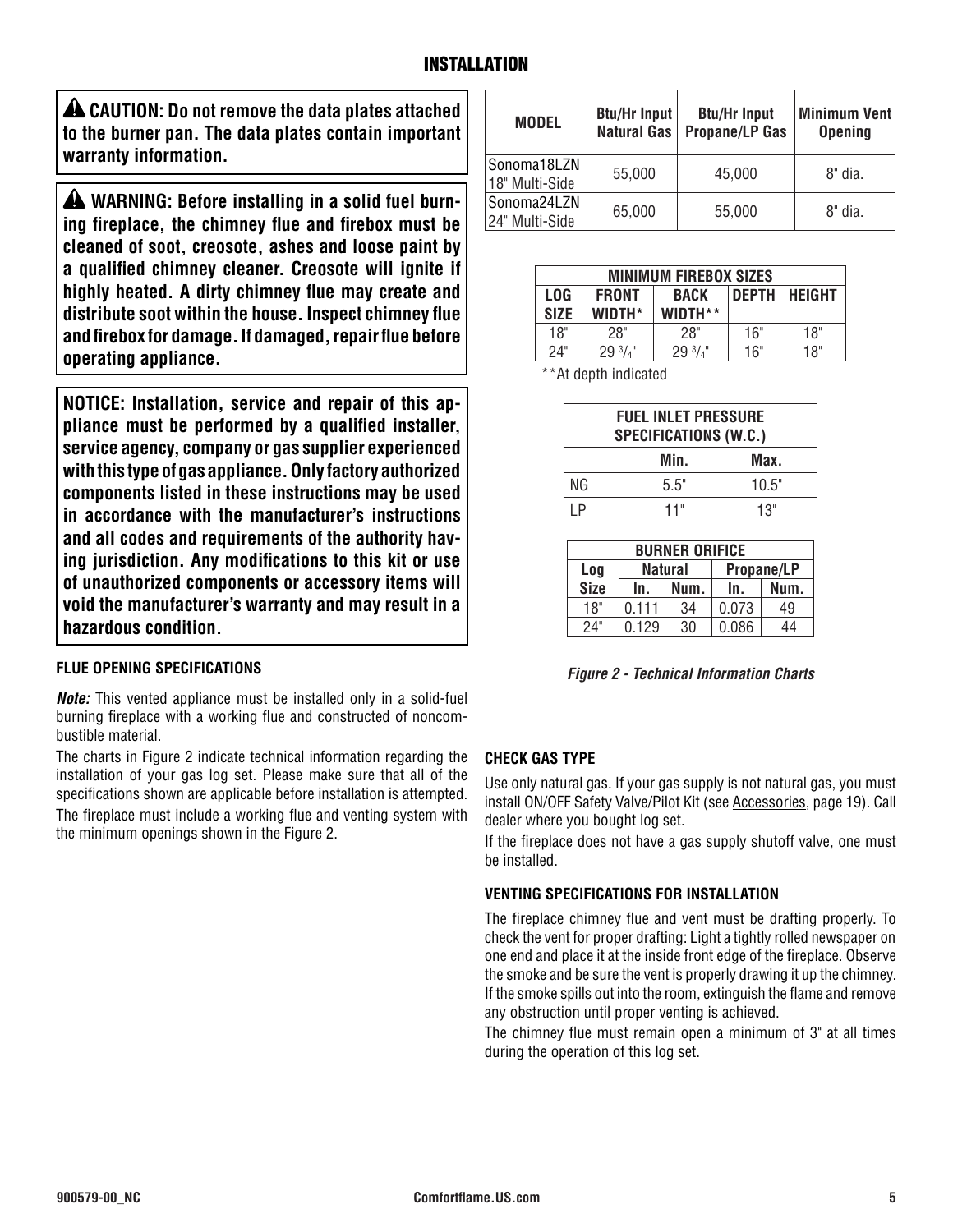#### **INSTALLING DAMPER CLAMP**

Secure the damper stop clamp provided to the leading edge of the damper as shown in Figure 3. If for any reason this clamp doesn't work on your fireplace, another suitable clamp or permanent stop must be installed or the damper blade must be cut or removed.



*Figure 3 - Attaching Damper Clamp*

### **CONNECTING TO GAS SUPPLY**

## **WARNING: A qualified service person must connect log set to gas supply. Follow all local codes.**

Installation Items Needed

Before installing log set, make sure you have the items listed below.

- piping (check local codes)
- sealant (resistant to propane/LP gas)
- equipment shutoff valve
- test gauge connection
- adjustable (crescent) wrench or pliers
- sediment trap
- tee joint
- pipe wrench

**AL CAUTION: Use only new, black iron or steel pipe. Internally-tinned copper tubing may be used in certain areas. Check your local codes. Use pipe of 1/2" diameter or greater to allow proper gas volume to log set. If pipe is too small, undue loss of volume will occur.**

Installation must include an equipment shutoff valve, union and plugged 1/8" NPT tap. Locate NPT tap within reach for test gauge hook up. NPT tap must be upstream from log set (see Figure 4).



- \* Purchase the optional equipment shutoff valve from your dealer.
- \*\* Minimum inlet pressure for purpose of input adjustment.

#### *Figure 4 - Gas Connection*

*IMPORTANT:* Install equipment shutoff valve in an accessible location. The equipment shutoff valve is for turning on or shutting off the gas to the appliance.

Apply pipe joint sealant lightly to male NPT threads. This will prevent excess sealant from going into pipe. Excess sealant in pipe could result in a clogged burner injector.

## **WARNING: Use pipe joint sealant that is resistant to liquid petroleum (LP) gas.**

We recommend that you install a sediment trap (not supplied with log set) in supply line as shown in Figure 4. Locate sediment trap where it is within reach for cleaning. Install in piping system between fuel supply and appliance. Locate sediment trap where trapped matter is not likely to freeze. A sediment trap captures moisture and contaminants. This keeps them from going into log set controls. If sediment trap is not installed or is installed wrong, log set may not run properly.

### **CHECKING GAS CONNECTIONS**

 **WARNING: Test all gas piping and connections, internal and external to unit, for leaks after installing or servicing. Correct all leaks at once.**

**A** WARNING: Never use an open flame to check for **a leak. Apply a noncorrosive leak detection fluid to all joints. Bubbles forming show a leak. Correct all leaks at once.**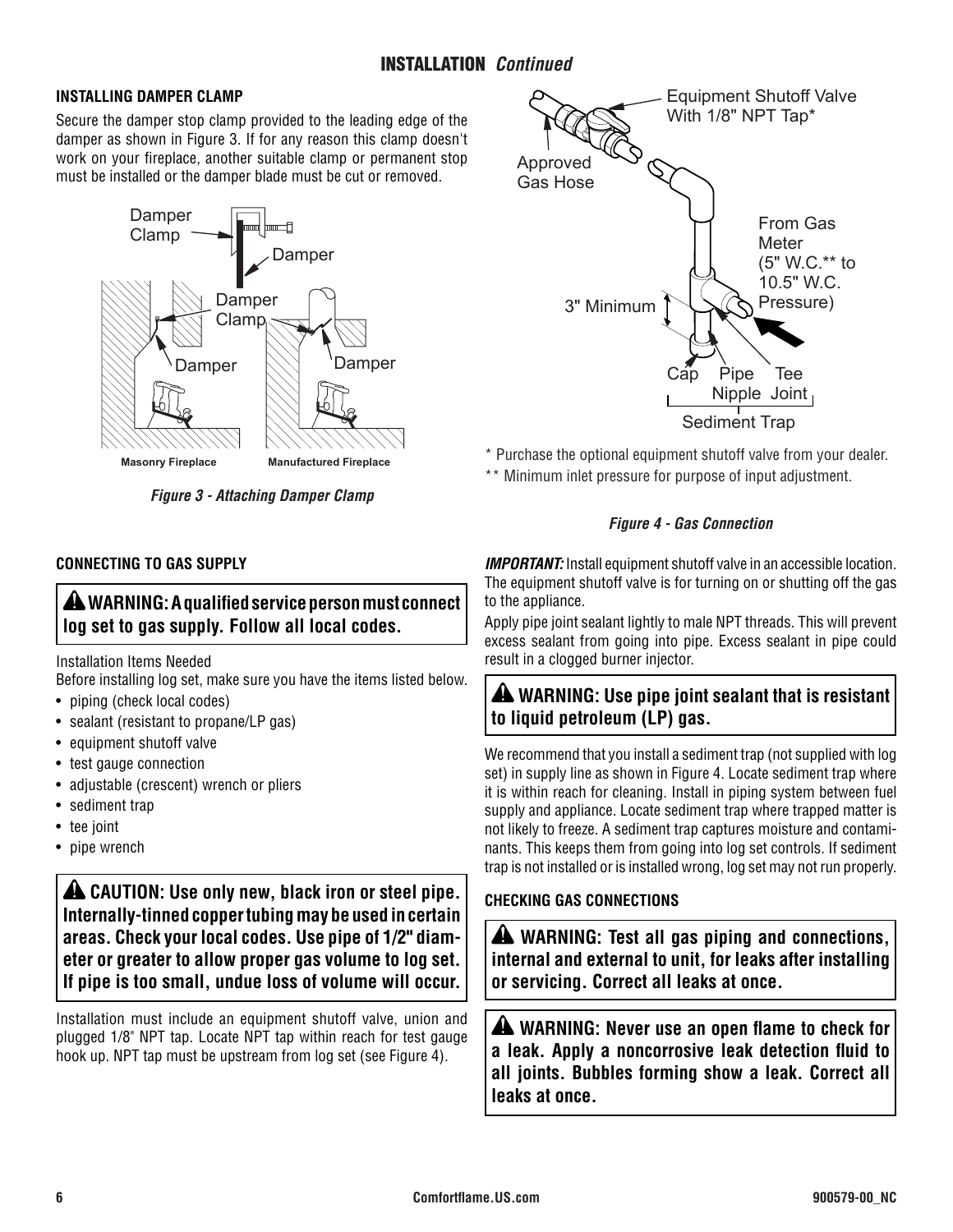### INSTALLATION *Continued*

#### **Pressure Testing Gas Supply Piping System Test Pressures In Excess Of 1/2 PSIG (3.5 kPa)**

- 1. Disconnect appliance with its appliance main gas valve (control valve) and equipment shutoff valve from gas supply piping system. Pressures in excess of 1/2 psig 3.5 kPa) will damage appliance regulator.
- 2. Cap off open end of gas pipe where equipment shutoff valve was connected.
- 3. Pressurize supply piping system by either using compressed air or opening main gas valve located on or near gas meter.
- 4. Check all joints of gas supply piping system. Apply noncorrosive leak detection fluid to gas joints. Bubbles forming show a leak.
- 5. Correct all leaks at once.
- 6. Reconnect log set and equipment shutoff valve to gas supply. Check reconnected fittings for leaks.

#### **Test Pressures Equal To or Less Than 1/2 PSIG (3.5 kPa)**

- 1. Close equipment shutoff valve (see Figure 5).
- 2. Pressurize supply piping system by either using compressed air or opening main gas valve located on or near gas meter.
- 3. Check all joints from gas meter to equipment shutoff valve (see Figure 5). Apply mixture of liquid soap and water to gas joints. Bubbles forming show a leak.
- 4. Correct all leaks at once.



*Figure 5 - Checking Gas Joints*

#### **HEARTH KIT ASSEMBLY AND INSTALLATION**

#### **Kit Assembly**

- 1. Unscrew burner inlet fitting from burner manifold.
- 2. Place burner manifold in pan with threaded opening facing open knockout plug (see Figure 6, page 8). Make sure the burner ports face downward.
- 3. Using thread sealant (resistant to the action of propane/LP gas) on larger end of fitting, screw the burner inlet fitting through hole and into burner manifold. Tighten using a wrench. If using propane/LP gas, see Propane/LP Gas Conversion, page 10.
- 4. If using optional GA9050A-1 (F0235) kit, go to Optional GA9050A-1 (F0235) ON/OFF Safety Valve/Pilot Kit section for installation instructions. If using optional GA9150A (F0237) kit, follow instructions included with kit for installation and operation.
- 5. Using thread sealant on male threads, install burner connection fittings into 1/8" NPT holes on each side of burner manifold.

6. Press right and left side burners onto burner connection fittings. Burner porting should face downward (see Figure 6).



*Figure 6 - Installing Burner*

#### **Installation and Gas Connection**

- 1. Place burner pan assembly in center of fireplace floor. Make sure inlet end of pan faces gas supply.
- 2. Thread gas supply fitting to fireplace gas supply pipe. Use thread sealant.
- 3. Install adapter fitting onto burner inlet fitting using thread sealant on male threads of burner inlet fitting (see Figure 7). Adjust to most convenient position.
- 4. Install gas connector tube to gas supply fitting. Carefully shape tube to attach to adapter fitting. Be careful not to cause kinks in tube.
- 5. Using 1/4" x #8 provided, install cover over inlet fitting.



*Figure 7 - Connecting Gas to Appliance*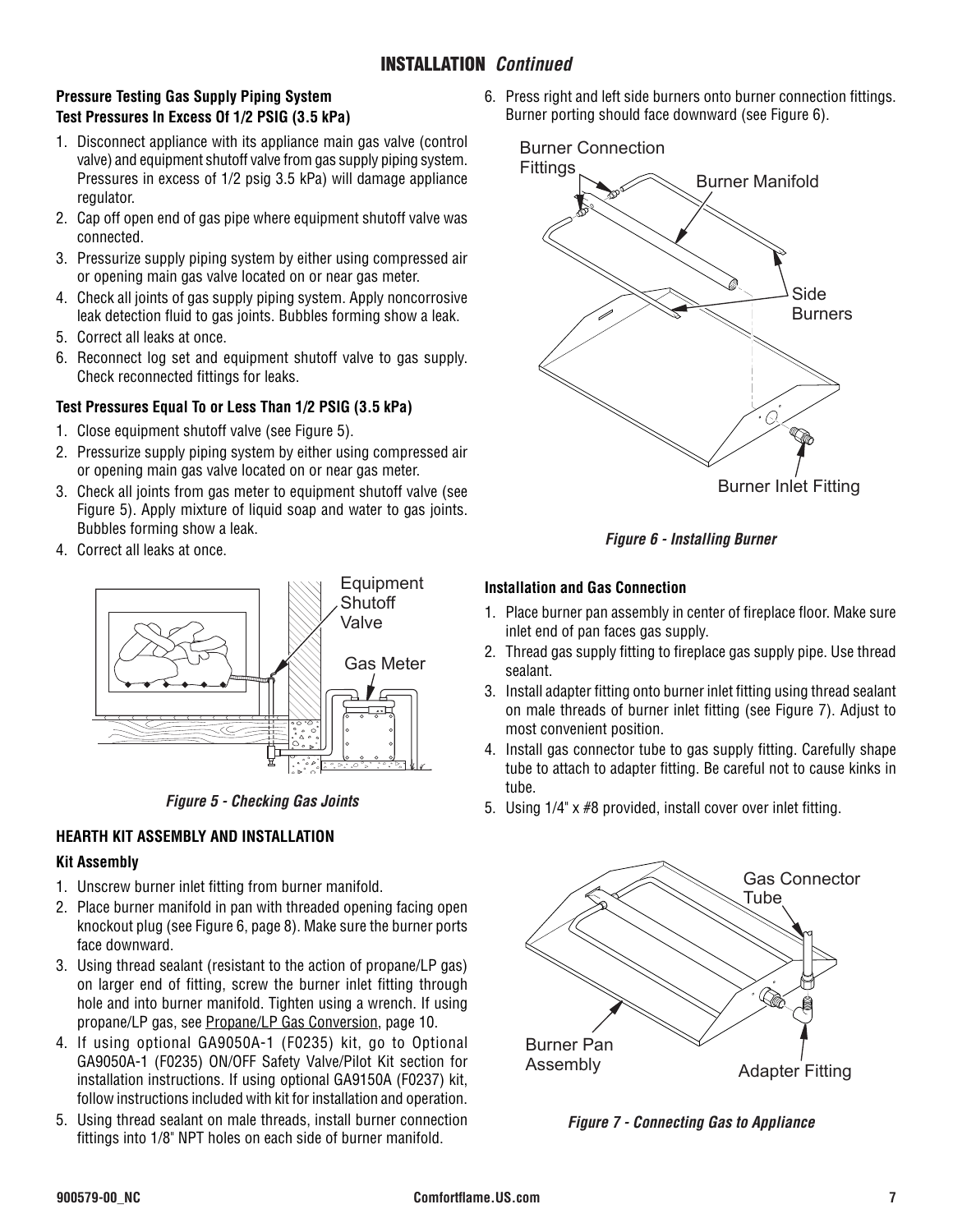#### **OPTIONAL GA9050A-1 (F0235) ON/OFF SAFETY VALVE/PILOT KIT ASSEMBLY**

For additional convenience and safety or for propane/LP conversion, an optional ON/OFF Safety Valve/Pilot Kit is available. See Accessories, page 19.

## **WARNING: You must use a ON/OFF Safety Valve/ Pilot Kit for propane/LP conversion.**

*Note:* The control cover provided with GA9050A-1 (F0235) should be discarded and replaced with control cover provided with log set.

### **Natural Gas Installation**

1. Thread gas control valve onto burner inlet fitting (see Figure 8). Use thread sealant on male threads of burner inlet fitting. Hold burner inlet fitting with a wrench to prevent overtightening connection to burner. Make sure control rod is facing the front (see Figure 8).



*Figure 8 - Installing Gas Control Valve*

- 2. Attach pilot gas line to pilot outlet of gas control valve and tighten. Connect thermocouple to rear of gas control valve. See Figure 9. Do not overtighten. If using propane/LP gas, see Changing Pilot Orifice, page 9.
- 3. Install inlet fitting into inlet opening of gas control valve (see Figure 10). Use thread sealant on male pipe threads.
- 4. Place burner pan assembly in center of fireplace floor. Make sure front of pan faces the room from which you wish to control appliance.
- 5. Thread gas supply fitting to fireplace gas supply pipe. Adjust to most convenient position.
- 6. Install gas connector tube to gas supply fitting. Carefully shape tube to attach to adapter fitting. Be careful not to cause kinks in tube.
- 7. Test for leaks following instructions under Testing Burner for Leaks, page 9.
- 8. Retighten and adjust location of gas control as necessary. Gas control should be level, with control rod to the front.
- 9. Attach cover, provided with log set, to burner pan using screws provided.
- 10.Install thermocouple, pilot and ignitor onto valve cover as shown in Figure 11. Use the provided screws.
- 11.Push control rod extension onto "D" shaped control rod through center hole in cover.



*Figure 9 - Gas Control Valve with Thermocouple and Pilot* 

12.Install control position decal and control knob making sure to align marks with correct stop positions of gas control. Pilot position will allow knob to push in about 1/2". Align decals in pilot position.







*Figure 11 - Installing Cover, Control Knob and Piezo Ignitor*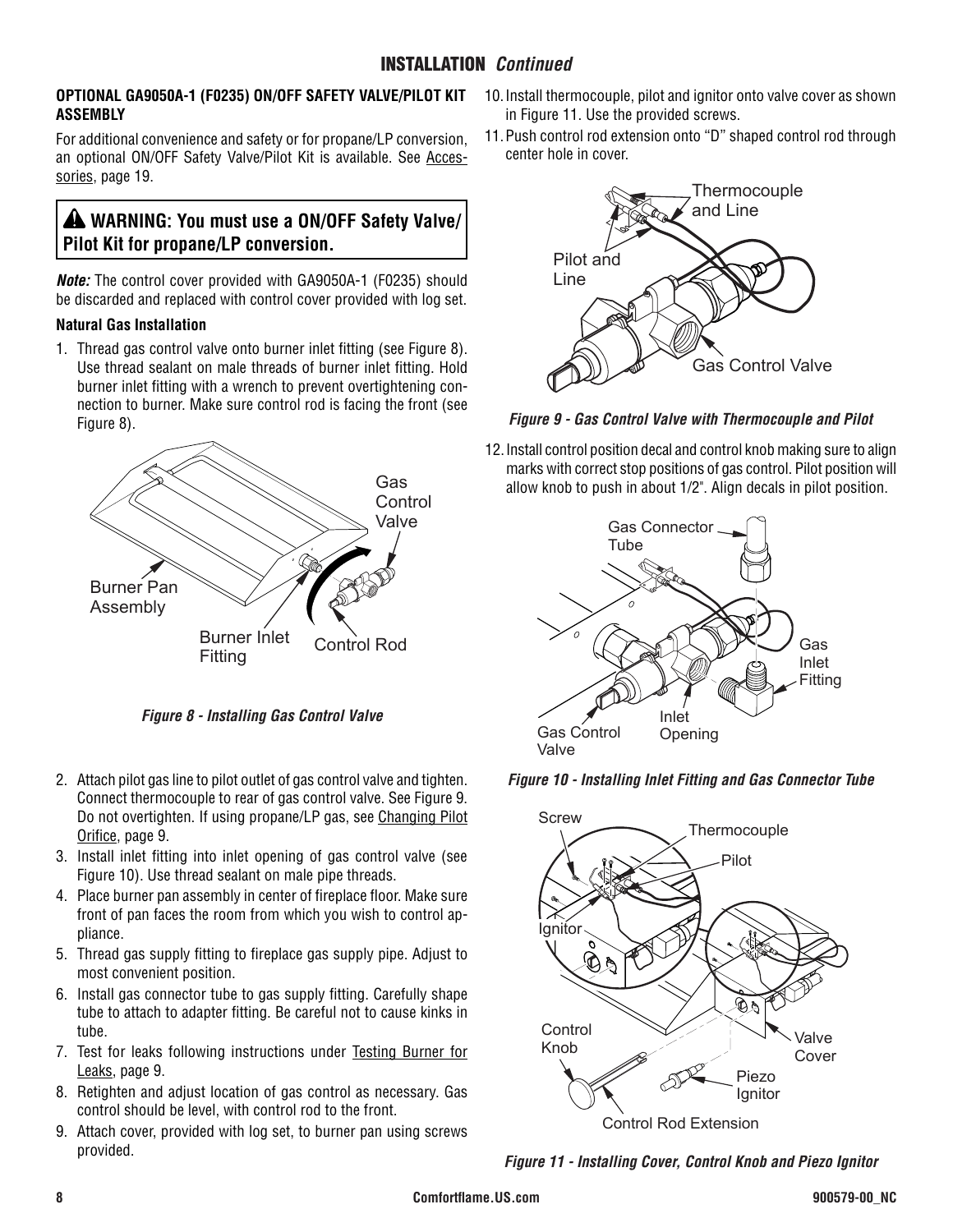### INSTALLATION *Continued*

#### **Propane/LP Gas Conversion**

To convert to propane/LP gas, burner inlet fitting and pilot orifice must be replaced. The propane/LP burner inlet fitting is supplied with orifice installed for a 24" log set. If you have an 18" set, you must change this orifice also. See Figure 1, page 4, for product identification.

#### **Burner Inlet Fitting**

- 1. Remove burner inlet fitting from burner pan assembly (see Figure 12). DO NOT remove orifice from fitting. Propane/LP burner inlet fitting is included in hardware kit (see Figure 13).
- 2. Be sure to use correct orifice for your appliance. The hardware kit included with this appliance contains two orifices with a cone-like shape. If you have an 18" set, orifice for burner inlet fitting is red. If you have a 24" log set, orifice is already installed inside the fitting. The black orifice will not be used in any multi-side unit and may be discarded.
- 3. For an 18" set, use a 10 mm socket or nut driver to remove orifice from propane/LP burner inlet fitting. Choose the correct orifice for your log set size and install in place of orifice you just removed.
- 4. Using thread sealant (resistant to action of propane/LP gas) on larger end of fitting, screw burner inlet fitting through hole and into burner manifold. Tighten using a wrench.
- 5 . Follow steps 1 through 12 under Natural Gas Installation, page 8.



*Figure 12 - Remove Burner Inlet Fitting*



*Figure 13 - Burner Inlet Fittings with Injectors*

#### **Changing Pilot Orifice**

The pilot is provided with a natural gas orifice installed. For propane/ LP gas you must remove natural gas orifice and replace it with a propane/LP orifice. The hardware kit contains a propane/LP orifice with a red stripe for converting pilot.

- 1. Gently loosen and remove pilot line connection from bracket (see Figure 14).
- 2. Replace injector (see Figure 14) with propane/LP pilot injector with red stripe.
- 3. Replace and tighten pilot line to bracket.
- 4. Continue with step 3 under Natural Gas Installation, page 8.



*Figure 14 - Installing Propane/LP Pilot Orifice*

#### **TESTING BURNER FOR LEAKS**

1. Generously apply noncorrosive leak detection fluid to all connections.

## **WARNING: Never check for gas leaks with open flame.**

- 2. Light burner with shutoff valve no more than half open and holding a match slightly in front of pan (see Lighting Instructions, page 11).
- 3. Inspect all connections for bubbles, raw gas odor or flame from any area other than burner (leaks). If leaks are detected, shut off gas valve immediately. Tighten or reassemble loose connection(s) using pipe joint compound until burner system is leak free.
- 4. When burner is tested and leak free, observe individual tongues of flame on burner.

*Note:* Burner design includes more ports on outside of the bar. Make sure that all ports are clear and producing flame evenly across burner. If any ports appear blocked, clear them by removing burner manifold and reaming ports with a modified paper clip or other suitable tool.

5. When finished testing, turn gas shutoff valve OFF to extinguish all flames.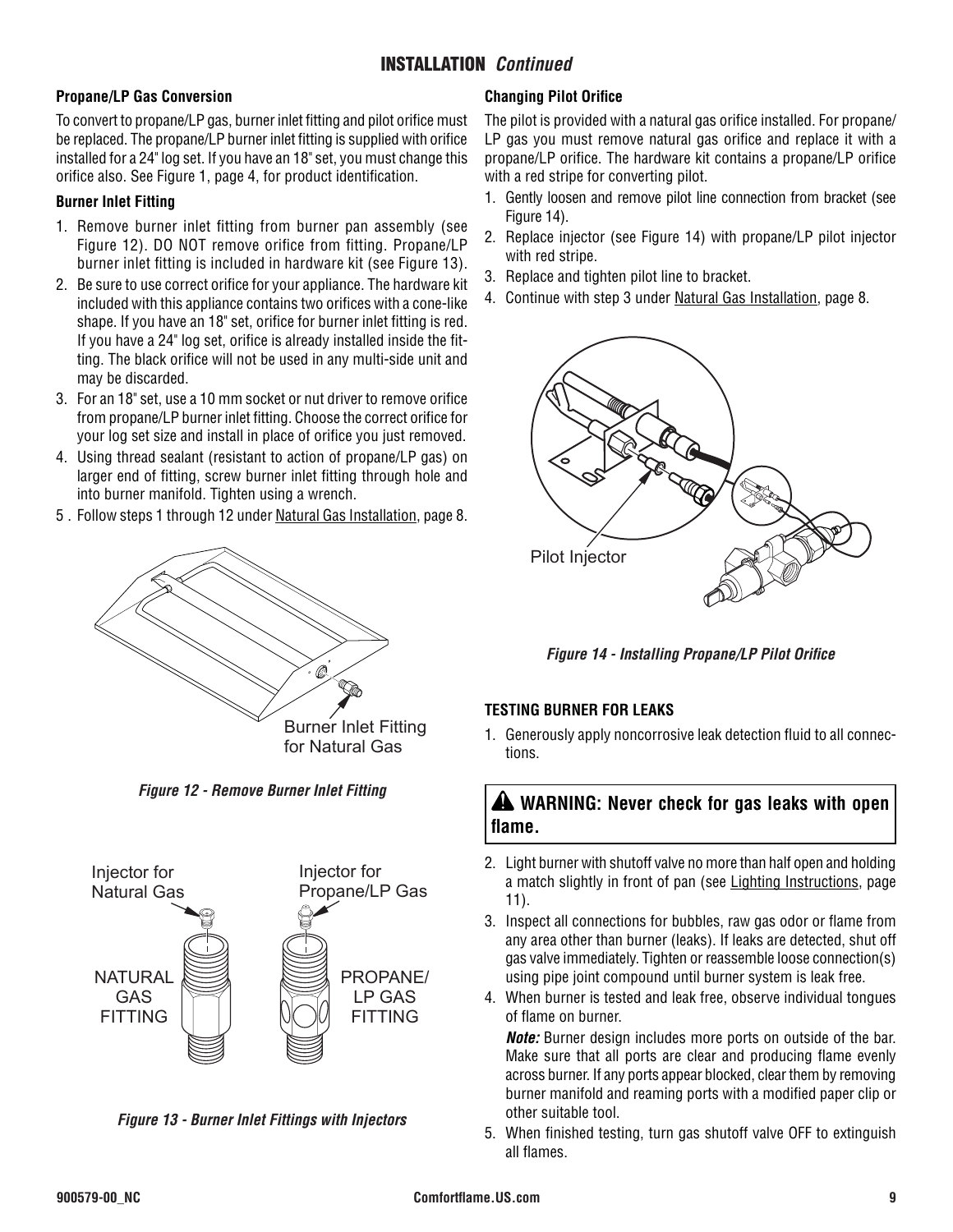#### **ADDING PAN MATERIAL**

- 1. Open bags of ash bed material (vermiculite) and spread it evenly across burner pan to the top. You may overflow front and sides of pan to cover the entire pan and connecting hardware. Do not cover GA9050A-1 (F0235) or GA9150A (F0237) valve.
- 2. Open glowing embers and evenly cover ash bed material (vermiculite) in burner pan.

#### **INSTALLING GRATE AND LOGS**

- 1. Place grate over burner pan. Grate should "lock" into place over corners of pan (see Figure 15).
- 2. Place one of the bottom logs on grate and slide forward against front grate bars. Repeat for other side (see Figure 16).
- 3. Place smaller top logs onto bottom logs (see Figure 17). Leave as much open space between logs as possible to minimize flame impingement and sooting.

*Note:* Logs may chip if they are handled roughly or if hit together while being placed.







*Figure 15 - Installing Grate (Pan Material Not Shown)* 



*Figure 17 - Placement of Top Logs*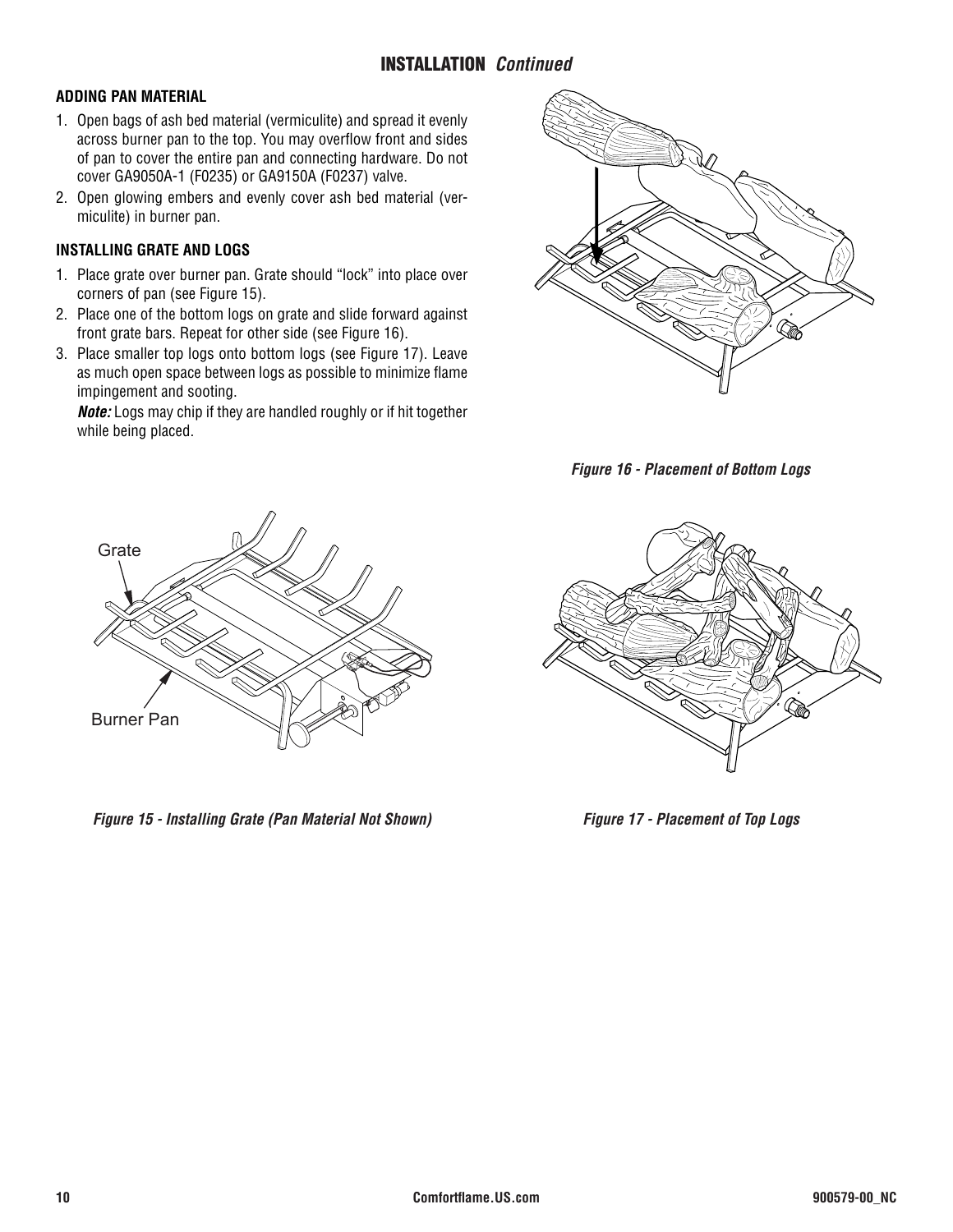### **OPERATION**



### **WARNING: Keep flue open when operating unit.**

 **WARNING: If you do not follow these instructions exactly, a fire or explosion may result causing property damage, personal injury or loss of life.**

**BEFORE LIGHTING smell all around the appliance area for gas. Be sure to smell next to the floor because some gas is heavier than air and will settle on the floor.**

**WHAT TO DO IF YOU SMELL GAS**

- **• Do not try to light any appliance.**
- **• Do not touch any electric switch; do not use any phone in your building.**
- **• Immediately call your gas supplier from a neighbor's phone. Follow the gas supplier's instructions.**
- **• If you cannot reach your gas supplier, call the fire department.**

#### **LIGHTING INSTRUCTIONS**

- 1. STOP! Read the safety information, above.
- 2. Turn the gas shutoff valve to OFF.
- 3. Wait five (5) minutes to clear out any gas. If you then smell gas STOP! Follow the safety information above. If you don't smell gas, go on to the next step.
- 4. Lay a lit match on top of pan material about 2" from end of supply side of pan.
- 5. Slowly turn gas shutoff valve ON until burner ignites. If burner does not ignite within 10 seconds with match burning, turn shutoff valve OFF and repeat steps 1 through 4 again.



**GAS SHUTOFF VALVE OPERATION**

#### **Flame Adjustment**

Adjust the flame ON/OFF by turning the gas shutoff valve counterclockwise  $\sim$  to open or clockwise  $\sim$  to close, as necessary.

#### **Shutting Off Appliance**

Turn gas shutoff valve clockwise  $\sim$  to the OFF position.



*Figure 18 - Ignitor and Control Knob*



During the 2-3 hour appliance break-in period, you may detect an odor from the appliance as the various paints and compounds used in the manufacturing of this log set cure. This is a normal and temporary situation that is not cause for alarm. However, you may want to provide extra ventilation to the room during this time.

To ensure proper curing of the logs:

- Ignite a 2" flame and maintain it for 1 hour.
- Burn the logs in consecutive 1 hour periods raising the flame an additional 2" to full flame height for a total of three hours.



#### **OPERATING INSTRUCTIONS FOR GA9050A-1 (F0235)**

*Note:* Operation instructions for GA9150A (F0237) Remote Ready ON/OFF Safety Valve/Pilot Kit will be included with the kit.

- 1. STOP! Read the safety information, column one.
- 2. Make sure equipment shutoff valve is fully open.
- 3. Press in and turn control knob clockwise  $\sim$  to the OFF position.
- 4. Wait five (5) minutes to clear out any gas. Then smell for gas around log set and near floor. If you smell gas, STOP! See safety information, page 3. If you don't smell gas, go to the next step.
- 5. Turn control knob counterclockwise  $\sim$  to the PILOT position and press in. Keep control knob pressed in for five (5) seconds. *Note:* You may be running this log set for the first time after hooking up to gas supply. If so, the control knob may need to be pressed in for 30 seconds. This will allow air to bleed from the gas system.
	- If control knob does not pop up when released, contact a qualified service person or gas supplier for repairs.
- 6. With control knob pressed in, push down and release ignitor button. This will light pilot. The pilot is attached to the rear of the front burner. If needed, keep pressing ignitor button until pilot lights.

*Note:* If pilot does not stay lit, contact a qualified service person or gas supplier for repairs. Until repairs are made, light pilot with match.

7. Keep control knob pressed in for 30 seconds after lighting pilot. After 30 seconds, release control knob.

*Note:* If pilot goes out, repeat steps 3 through 7.

- 8. Turn control knob counterclockwise  $\sim$  to the ON position. Burner should light. If burner does not light, call a qualified service person.
- 9. To shut off burner only leaving pilot lit, turn control knob clockwise  $\sim$  to the PILOT position.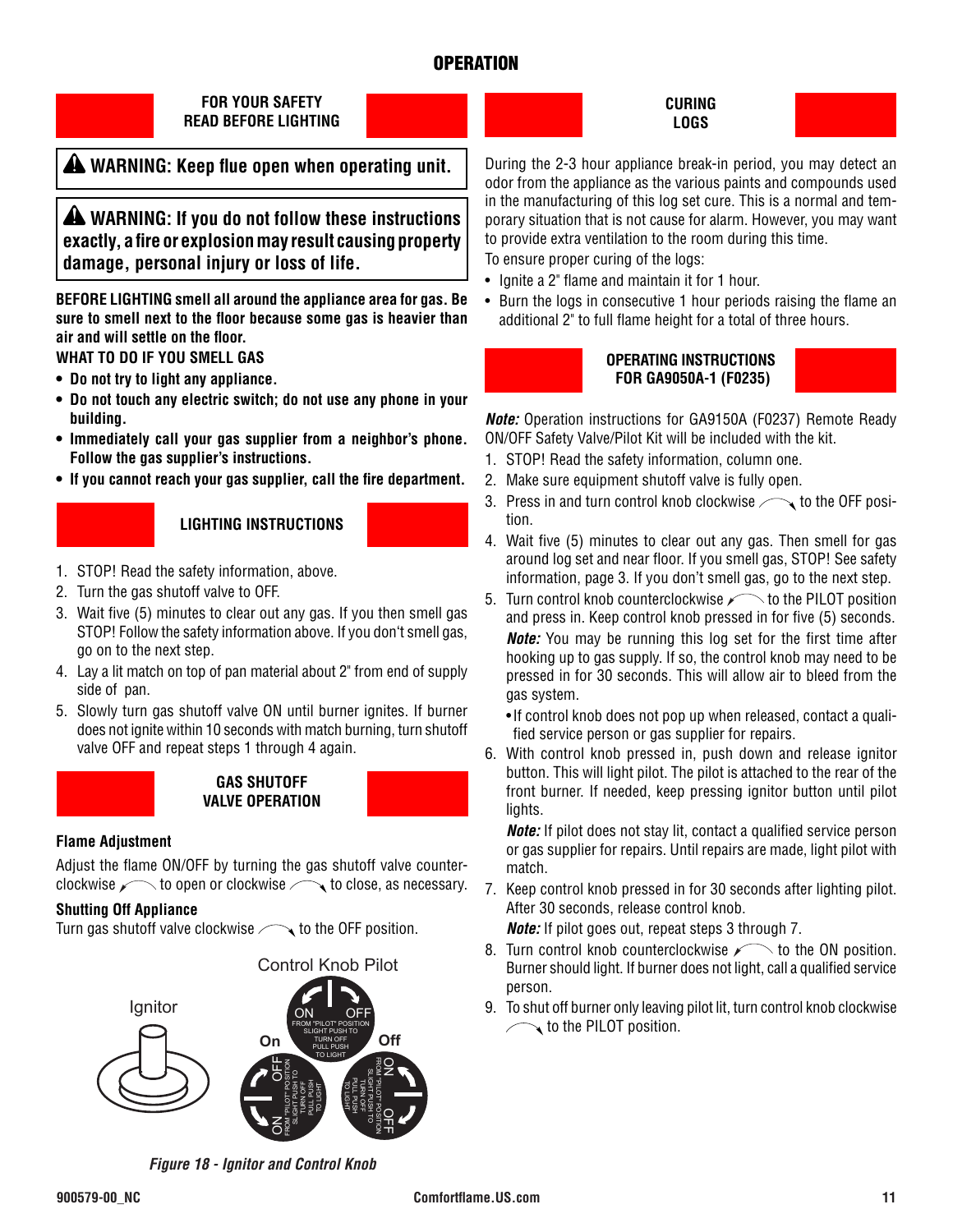### OPERATION *Continued*



*Figure 19 - Thermocouple and Pilot*

#### **TO TURN OFF GAS TO APPLIANCE**

#### **Shutting Off Appliance**

- 1. Turn control knob clockwise  $\sim$  to the PILOT position.
- 2. Press in and turn control clockwise  $\sim$  to the OFF position.
- 3. Close equipment shutoff valve.

Shutting Off Burner Only (pilot stays lit) Turn control knob clockwise  $\sim$  to the PILOT position.

### CLEANING AND MAINTENANCE

- Keep the area around the log set clean and clear of debris.
- Occasionally, you may use a soft bristle brush to clean logs.
- Once every year a qualified agency or certified chimney sweep should examine and clean the venting system of the fireplace.

#### SERVICE HINTS

When Gas Pressure Is Too Low

- pilot will not stay lit
- burner will have delayed ignition
- appliance will not produce specified heat
- for propane/LP unit, propane/LP gas supply may be low

You may feel your gas pressure is too low. If so, contact your local gas supplier.

#### TECHNICAL SERVICE

You may have further questions about installation, operation, or troubleshooting. Please contact your IHP dealer for any questions or concerns. When contacting your dealer please have your model and serial numbers of your fireplace ready. You can also visit our web site at Comfortflame.US.com.

#### REPLACEMENT PARTS

See Pages 16 to 18 for a complete replacement parts list. Use only parts supplied from the manufacturer.

Normally, all parts should be ordered through your IHP distributor or dealer. Parts will be shipped at prevailing prices at time of order.

When ordering repair parts, always give the following information:

- 1. The model number of the appliance
- 2. The serial number of the appliance.
- 3. The part number.
- 4. The description of the part.
- 5. The quantity required.
- 6. The installation date of the appliance.

If you encounter any problems or have any questions concerning the installation or application of this fireplace, please contact your dealer.

**IHP**

**1508 Elm Hill Pike, Suite 108 Nashville, TN 37210 Visit us at Comfortflame.US.com**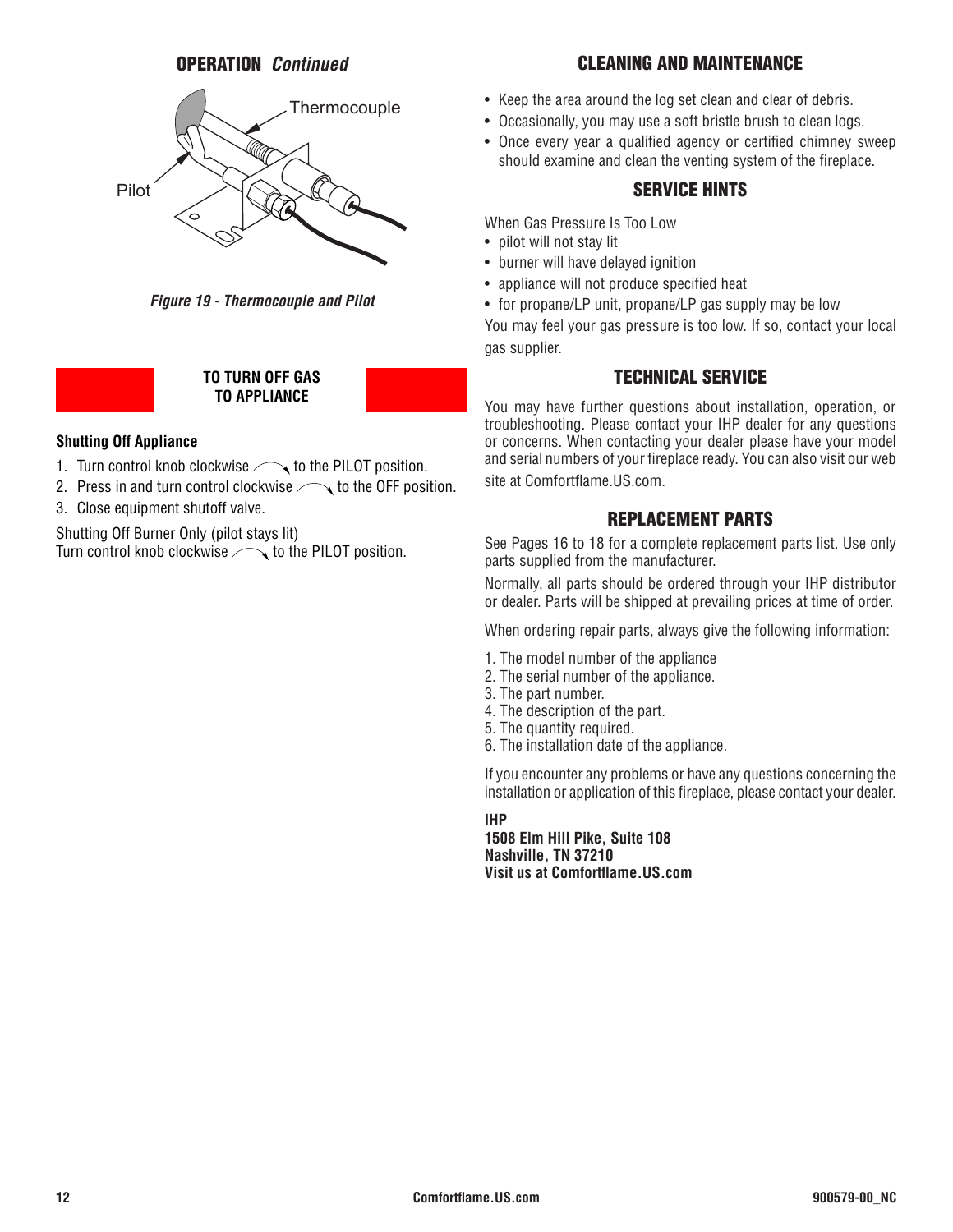## **WARNING: Turn off log set and let cool before servicing. Only a qualified service person should service and repair log set.**

*Note:* All troubleshooting items are listed in order of operation.

| <b>OBSERVED PROBLEM</b>                                                                                                                     | <b>POSSIBLE CAUSE</b>                                                               | <b>REMEDY</b>                                                                                         |
|---------------------------------------------------------------------------------------------------------------------------------------------|-------------------------------------------------------------------------------------|-------------------------------------------------------------------------------------------------------|
| Log set is smoking/sooting excessively<br>(Note: It is natural and unavoidable for vented                                                   | 1. Poor fuel quality                                                                | 1. Contact local natural or propane/LP gas<br>company                                                 |
| gas log sets to produce moderate levels of<br>carbon (soot) where flames contact the logs.<br>This is especially true with propane/LP gas.) | 2. Fireplace venting system not drafting<br>properly                                | 2. Adjust damper wide open and/or have<br>fireplace and venting professionally<br>cleaned and checked |
|                                                                                                                                             | 3. Excessive flame impingement or blockage                                          | 3. Separate the logs to allow more flame<br>passage                                                   |
|                                                                                                                                             | 4. Improper fuel/air mixture                                                        | 4. Remove any foreign items from the flame<br>pattern and/or check for proper orifice<br>sizing       |
|                                                                                                                                             | 5. Excessive gas supply/pressure                                                    | 5. Preheat flue in very cold weather                                                                  |
| Burner is excessively noisy<br>(Note: The movement and combustion of gas<br>will create low, unavoidable levels of noise.)                  | 1. Passage of air/gas across irregular sur-<br>faces                                | 1. Relieve any tight bends or kinks in gas<br>supply line                                             |
| Burner flame is too low or too high                                                                                                         | 1. Incorrect gas supply or pressure<br>2. Blocked burner orifice or burner manifold | 1. Check for proper gas supply pressure<br>2. Free burner orifice and manifold ports of               |
|                                                                                                                                             | ports                                                                               | any burrs, paint or other blockage                                                                    |
|                                                                                                                                             | 3. Improper burner orifice size                                                     | 3. Verify proper burner orifice sizing (see<br>Figure 2, page 5)                                      |
| When ignitor button is pressed, there is no<br>spark at pilot (GA9050A-1 - (F0235) Only)                                                    | 1. Ignitor electrode not connected to ignitor<br>cable                              | 1. Reconnect ignitor cable                                                                            |
|                                                                                                                                             | 2. Ignitor cable pinched or wet                                                     | 2. Free ignitor cable if pinched by any metal<br>or tubing. Keep ignitor cable dry                    |
|                                                                                                                                             | 3. Bad ground on piezo ignitor                                                      | 3. Scrape away paint on bracket for better<br>contact with ground on piezo ignitor                    |
|                                                                                                                                             | 4. Broken ignitor cable                                                             | 4. Replace ignitor cable                                                                              |
|                                                                                                                                             | 5. Bad piezo ignitor                                                                | 5. Replace piezo ignitor                                                                              |
|                                                                                                                                             | 6. Ignitor electrode broken                                                         | 6. Replace electrode                                                                                  |
|                                                                                                                                             | 7. Ignitor electrode positioned wrong                                               | 7. Reposition electrode                                                                               |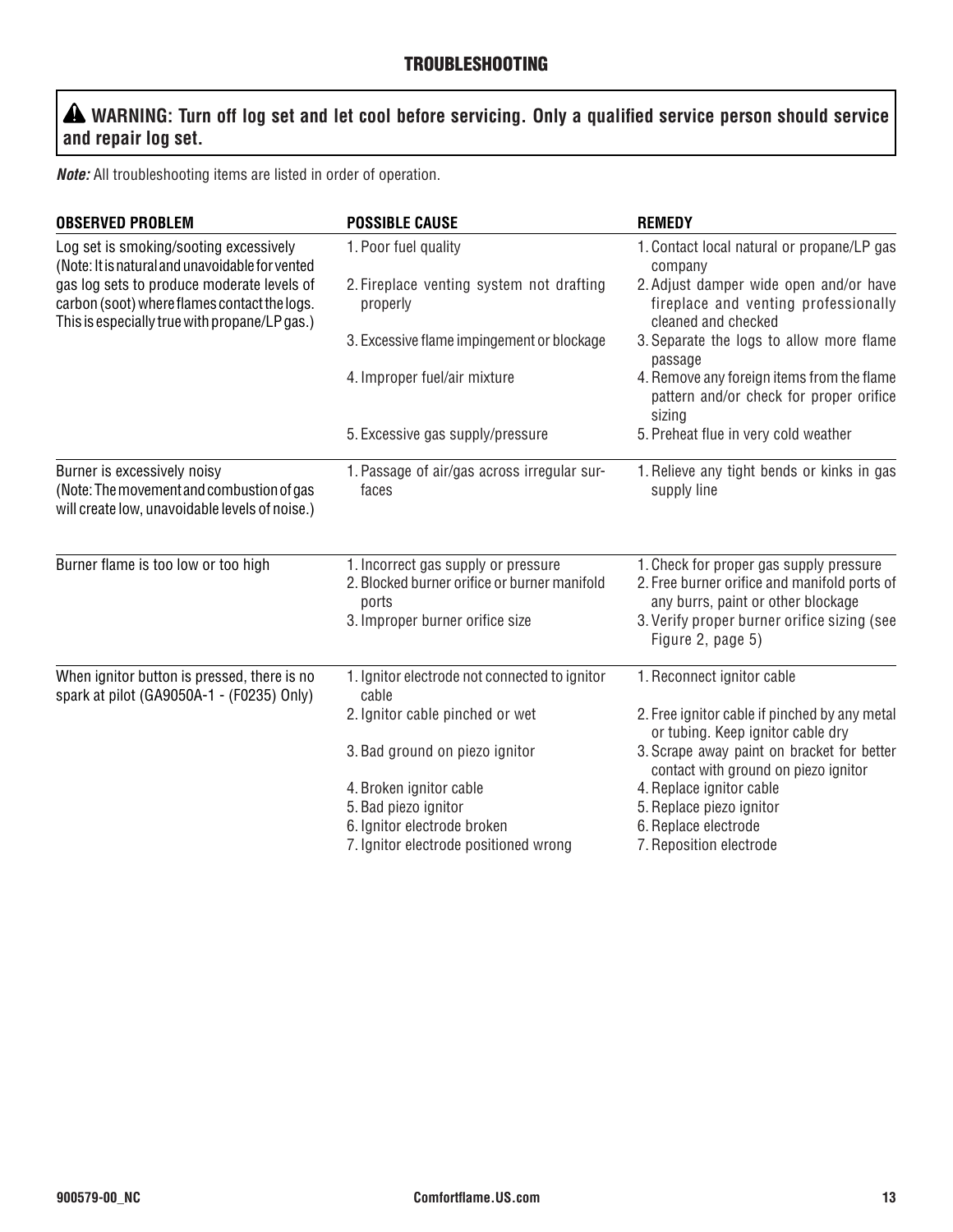## TROUBLESHOOTING *Continued*

| <b>OBSERVED PROBLEM</b>                                                                    | <b>POSSIBLE CAUSE</b>                                                                                                                                                     | <b>REMEDY</b>                                                                                                                 |
|--------------------------------------------------------------------------------------------|---------------------------------------------------------------------------------------------------------------------------------------------------------------------------|-------------------------------------------------------------------------------------------------------------------------------|
| When ignitor button is pressed, there is<br>spark at pilot but no ignition (GA9050A-1      | 1. Gas supply turned off or equipment<br>shutoff valve closed                                                                                                             | 1. Turn on gas supply or open equipment<br>shutoff valve                                                                      |
| - F0235) Only)                                                                             | 2. Control knob not in PILOT position                                                                                                                                     | 2. Turn control knob to PILOT position                                                                                        |
|                                                                                            | 3. Control knob not pressed in while in<br>PILOT position                                                                                                                 | 3. Press in control knob while in PILOT<br>position                                                                           |
|                                                                                            | 4. Air in gas lines when installed                                                                                                                                        | 4. Continue holding down control knob. Re-<br>peat igniting operation until air is removed                                    |
|                                                                                            | 5. Pilot adjustment screw closed                                                                                                                                          | 5. Adjust pilot flame for approximately 2"<br>blue flame                                                                      |
|                                                                                            | 6. Pilot is clogged                                                                                                                                                       | 6. Clean pilot (see Cleaning and Mainte-<br>nance, page 12) or replace pilot assembly                                         |
|                                                                                            | 7. Low gas pressure                                                                                                                                                       | 7. Replace gas control                                                                                                        |
|                                                                                            | 1. Control knob not fully pressed in                                                                                                                                      | 1. Press in control knob fully                                                                                                |
| Pilot lights but flame goes out when control<br>knob is released (GA9050A-1 - F0235) Only) | 2. Control knob not pressed in long enough                                                                                                                                | 2. After pilot lights, keep control knob<br>pressed in 30 seconds                                                             |
|                                                                                            | 3. Equipment shutoff valve not fully open                                                                                                                                 | 3. Fully open equipment shutoff valve                                                                                         |
|                                                                                            | 4. Pilot flame not touching thermocouple,<br>which allows thermocouple to cool, caus-<br>ing pilot flame to go out. This problem<br>could be caused by one or both of the | 4.                                                                                                                            |
|                                                                                            | following:                                                                                                                                                                |                                                                                                                               |
|                                                                                            | A) Low gas pressure<br>B) Dirty or partially clogged pilot                                                                                                                | A) Contact local natural gas company<br>B) Clean pilot (see Cleaning and Mainte-<br>nance, page 12) or replace pilot assembly |
|                                                                                            | 5. Thermocouple connection loose at con-                                                                                                                                  | 5. Hand tighten until snug, then tighten 1/4                                                                                  |
|                                                                                            | trol valve                                                                                                                                                                | turn more                                                                                                                     |
|                                                                                            | 6. Thermocouple damaged                                                                                                                                                   | 6. Replace thermocouple                                                                                                       |
|                                                                                            | 7. Control valve damaged                                                                                                                                                  | 7. Replace control valve                                                                                                      |
|                                                                                            | 1. Burner orifice clogged                                                                                                                                                 | 1. Clean burner orifice                                                                                                       |
| Burner does not light after pilot is lit<br>(GA9050A-1 - F0235) Only)                      | 2. Inlet gas pressure is too low                                                                                                                                          | 2. Contact local natural or propane/LP gas<br>company                                                                         |
|                                                                                            | 3. Thermocouple leads disconnected or<br>improperly connected                                                                                                             | 3. Reconnect leads                                                                                                            |
| Delayed ignition burner (GA9050A-1 -                                                       | 1. Pilot flame needs adjusting                                                                                                                                            | 1. Adjust pilot flame for approximately 2"<br>blue flame                                                                      |
| F0235) Only)                                                                               | 2. Wrong pilot orifice                                                                                                                                                    | 2. Replace pilot orifice set                                                                                                  |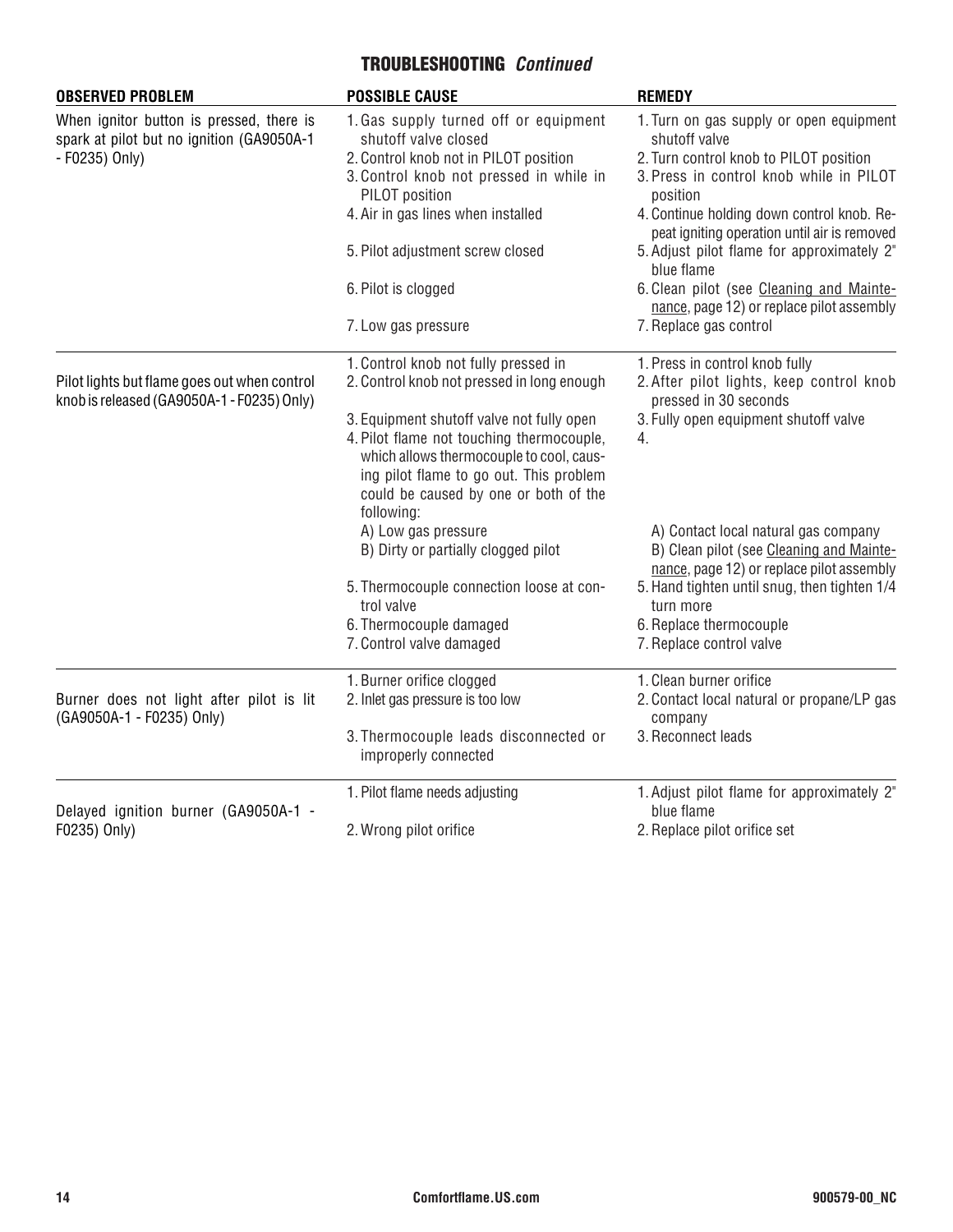# **WARNING: If you smell gas**

- **• Shut off gas supply.**
- **• Do not try to light any appliance.**
- **• Do not touch any electrical switch; do not use any phone in your building.**
- **• Immediately call your gas supplier from a neighbor's phone. Follow the gas supplier's instructions.**
- **• If you cannot reach your gas supplier, call the fire department.**

*IMPORTANT:* Operating log set where impurities in air exist may create odors. Cleaning supplies, paint, paint remover, cigarette smoke, cements and glues, new carpet or textiles, etc., create fumes. These fumes may mix with combustion air and create odors. These odors will disappear over time.

| <b>OBSERVED PROBLEM</b>                                                           | <b>POSSIBLE CAUSE</b>                                                                                                                   | <b>REMEDY</b>                                                                                         |
|-----------------------------------------------------------------------------------|-----------------------------------------------------------------------------------------------------------------------------------------|-------------------------------------------------------------------------------------------------------|
| Log Set produces a clicking/ticking noise<br>just after burner is lit or shut off | 1. Metal expanding while heating or contract-<br>ing while cooling                                                                      | 1. This is normal with most log sets. If noise<br>is excessive, contact qualified service<br>person   |
| Log Set produces unwanted odors                                                   | 1. Log Set burning vapors from paint, hair<br>spray, glues, cleaners, chemicals, new<br>carpet, etc. (See IMPORTANT statement<br>above) | 1. Open flue to maximum. Stop using odor<br>causing products while log set is running                 |
|                                                                                   | 2. Gas leak. See Warning statement at top<br>of page                                                                                    | 2. Locate and correct all leaks (see Checking<br>Gas Connections, page 6)                             |
| Gas odor even when control knob is in OFF<br>position                             | 1. Gas leak. See Warning statement at top<br>of page<br>2. Control valve defective                                                      | 1. Locate and correct all leaks (see Checking<br>Gas Connections, page 6)<br>2. Replace control valve |
| Gas odor during combustion                                                        | 1. Gas leak. See Warning statement at top<br>of page                                                                                    | 1. Locate and correct all leaks (see Checking<br>Gas Connections, page 6)                             |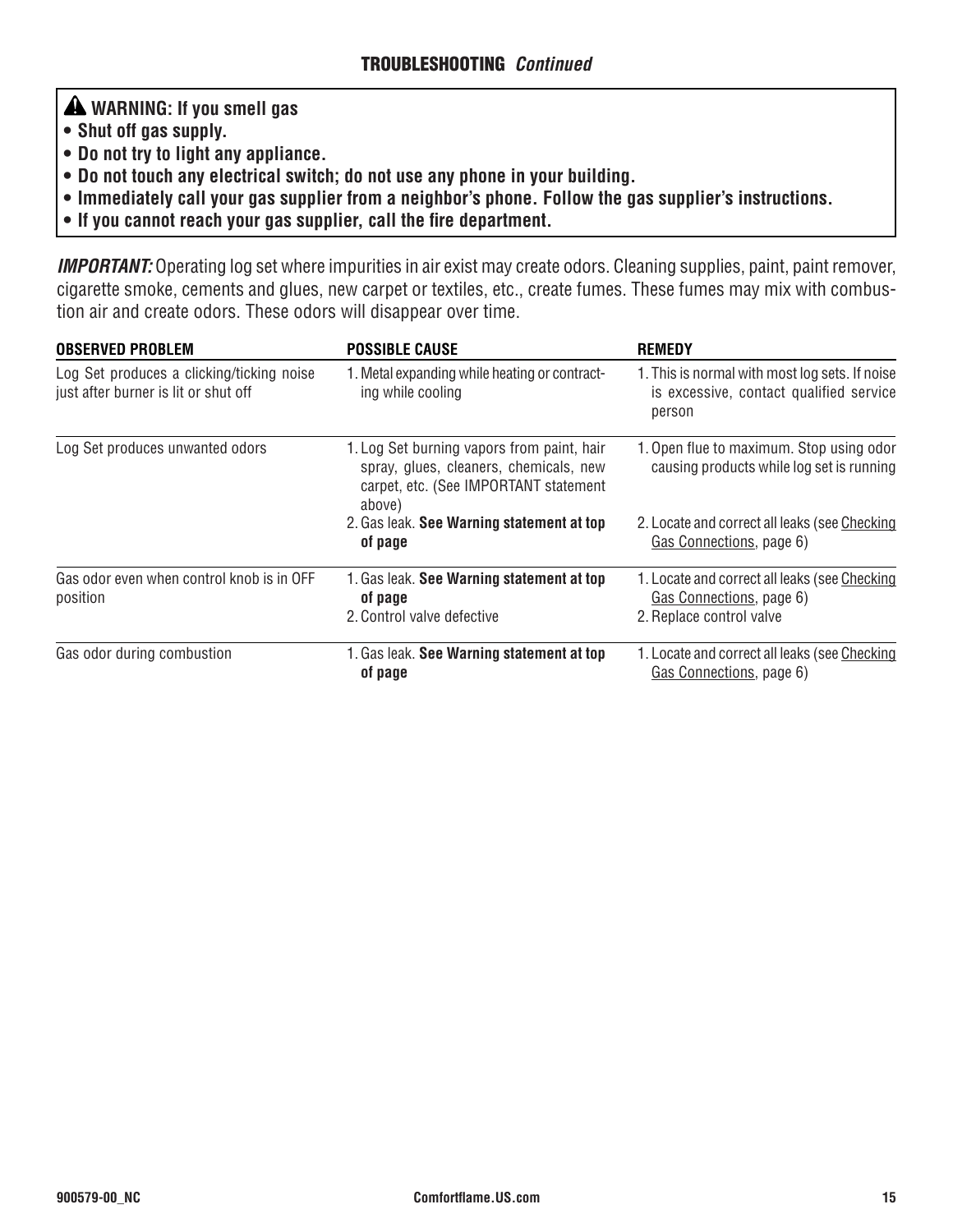| CATALOG NO. | <b>MODEL</b> |
|-------------|--------------|
| F2615       | Sonoma18I 7N |
| F2616       | Sonoma24LZN  |

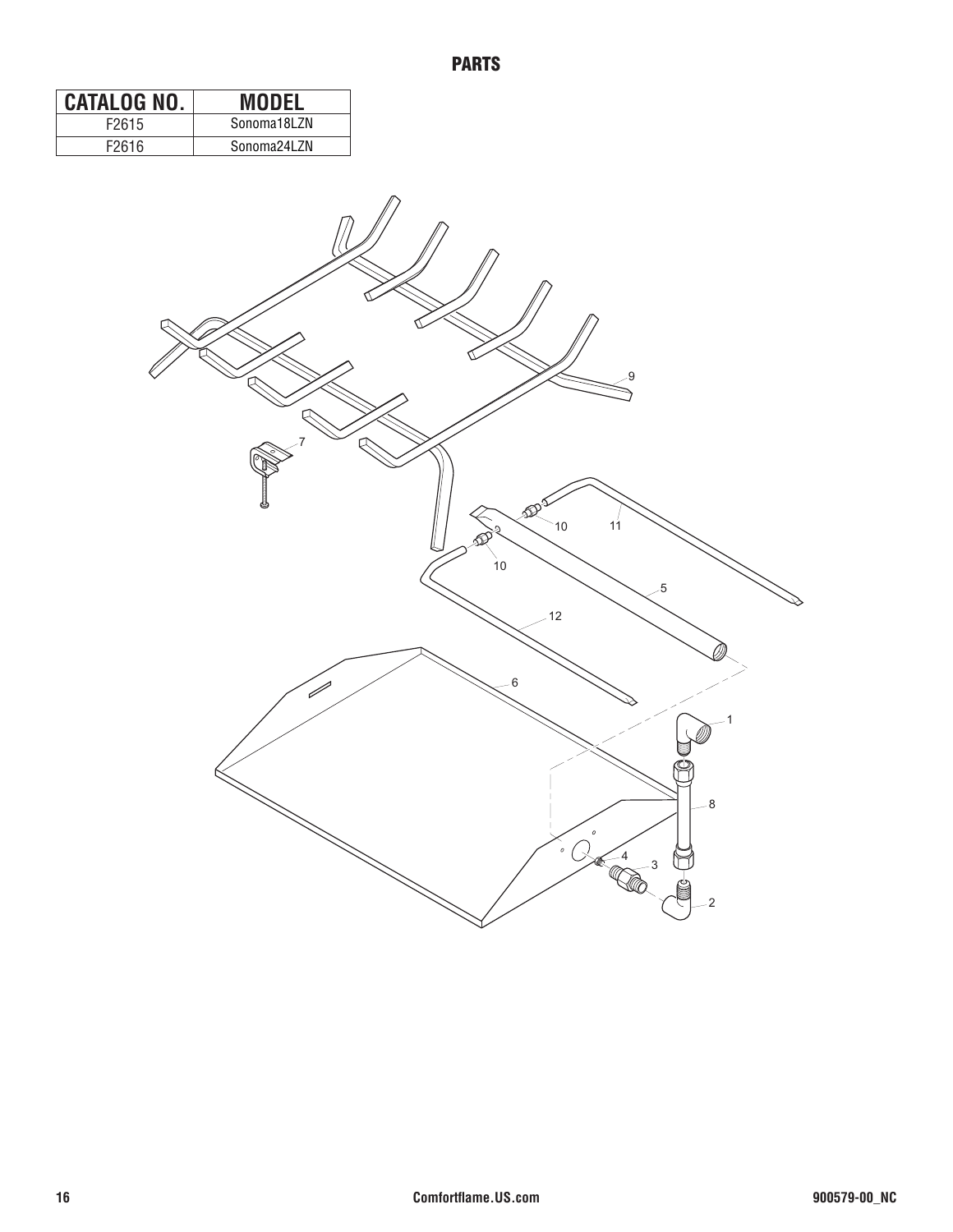### PARTS

#### **BURNER MODELS**

This list contains replaceable parts used in your log set. When ordering parts, follow the instructions listed under Replacement Parts on page 12 of this manual.

 **WARNING: Contact an IHP dealer to obtain any of these parts. Never use substitute materials not approved by IHP. Use of non-approved parts can result in poor performance and safety hazards.**

| <b>KEY</b> |                    |                                          | Sonoma18LZN | Sonoma24LZN |      |
|------------|--------------------|------------------------------------------|-------------|-------------|------|
| NO.        | <b>CATALOG NO.</b> | <b>DESCRIPTION</b>                       | F2615       | F2616       | QTY. |
|            | J6824              | Brass 3/8 FLR x 1/2 FPT Elbow            |             |             |      |
| 2          | J6851              | Brass 3/8 FLR x 3/8 FPT Elbow            |             |             |      |
| 3          | J7221              | Brass Air Mixer - Natural Gas            |             | $\bullet$   |      |
| 4          | J7209              | Natural Gas Injector                     |             |             |      |
|            | J7204              | Natural Gas Injector                     |             |             |      |
| 5          | J7323              | <b>Burner Manifold</b>                   |             |             |      |
|            | J7322              | <b>Burner Manifold</b>                   |             |             |      |
| 6          | J7329              | <b>Burner Pan</b>                        |             |             |      |
|            | J7328              | Burner Pan                               |             |             |      |
| 7          | J7287              | Damper Clamp - Std. Assembly             |             |             |      |
| 8          | J7286              | Gas Line - 12" Aluminum                  |             |             |      |
| 9          | J7331              | Log Grate                                |             |             |      |
|            | J7321              | Log Grate                                |             |             |      |
| 10         | J7199              | <b>Burner Connection Fitting</b>         |             |             | 2    |
| 11         | J7326              | <b>Right Side Burner</b>                 |             |             |      |
|            | J7324              | <b>Right Side Burner</b>                 |             |             |      |
| 12         | J7327              | Left Side Burner                         |             |             |      |
|            | J7325              | Left Side Burner                         |             |             |      |
|            |                    | PARTS AVAILABLE - NOT SHOWN              |             |             |      |
|            | J7275              | 0.4# Bag Embers                          |             |             |      |
|            | J7274              | 1.00# Bag Ash Bed Material (Vermiculite) |             |             |      |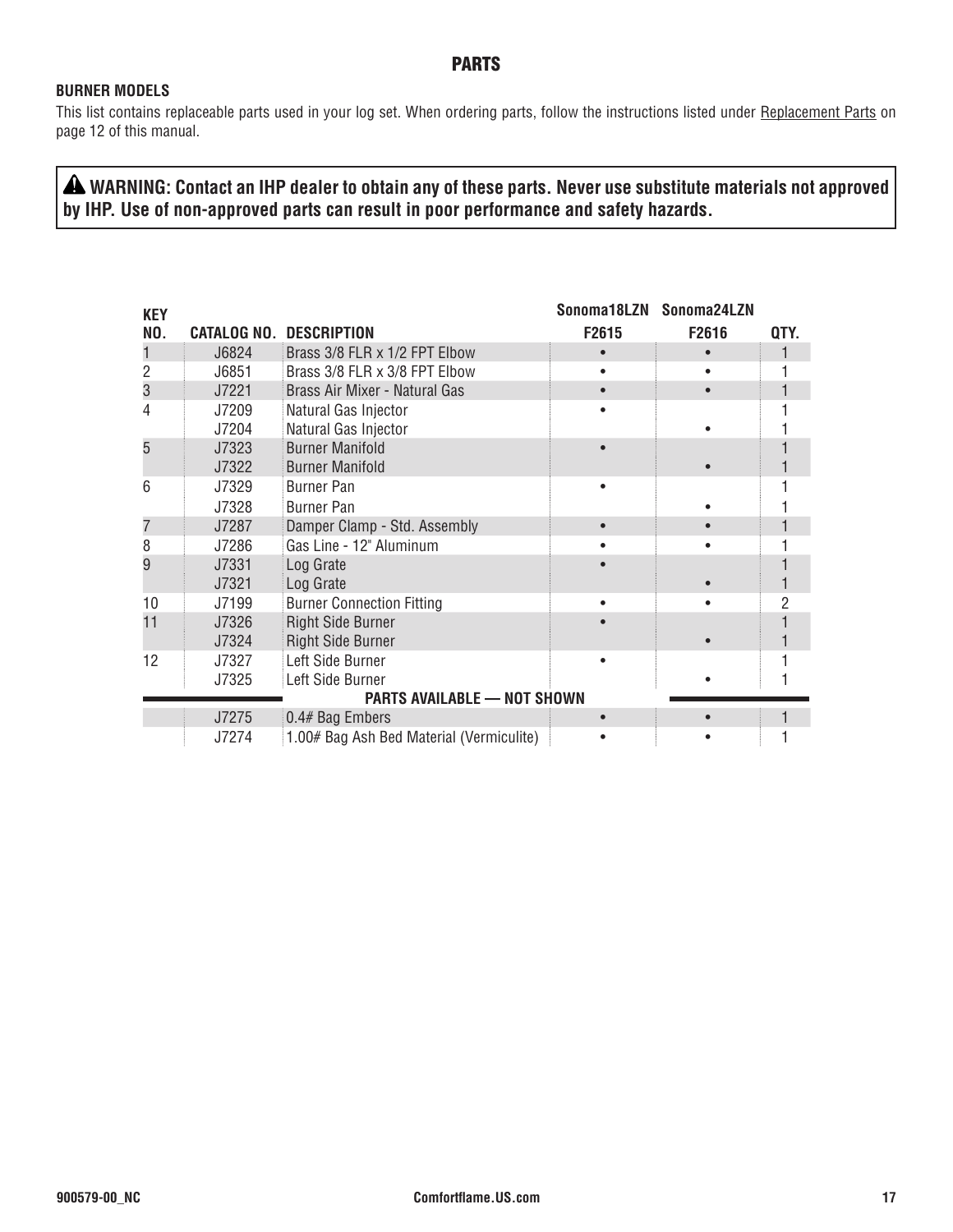### PARTS

#### **SPLIT OAK LOG SET MODELS**

This list contains replaceable parts used in your log set. When ordering parts, follow the instructions listed under Replacement Parts on page 12 of this manual.

 **WARNING: Contact an IHP dealer to obtain any of these parts. Never use substitute materials not approved by IHP. Use of non-approved parts can result in poor performance and safety hazards.**

| QTY. |
|------|
|      |
| 2    |
| 2    |
| 2    |
|      |
|      |
|      |
|      |
|      |
|      |

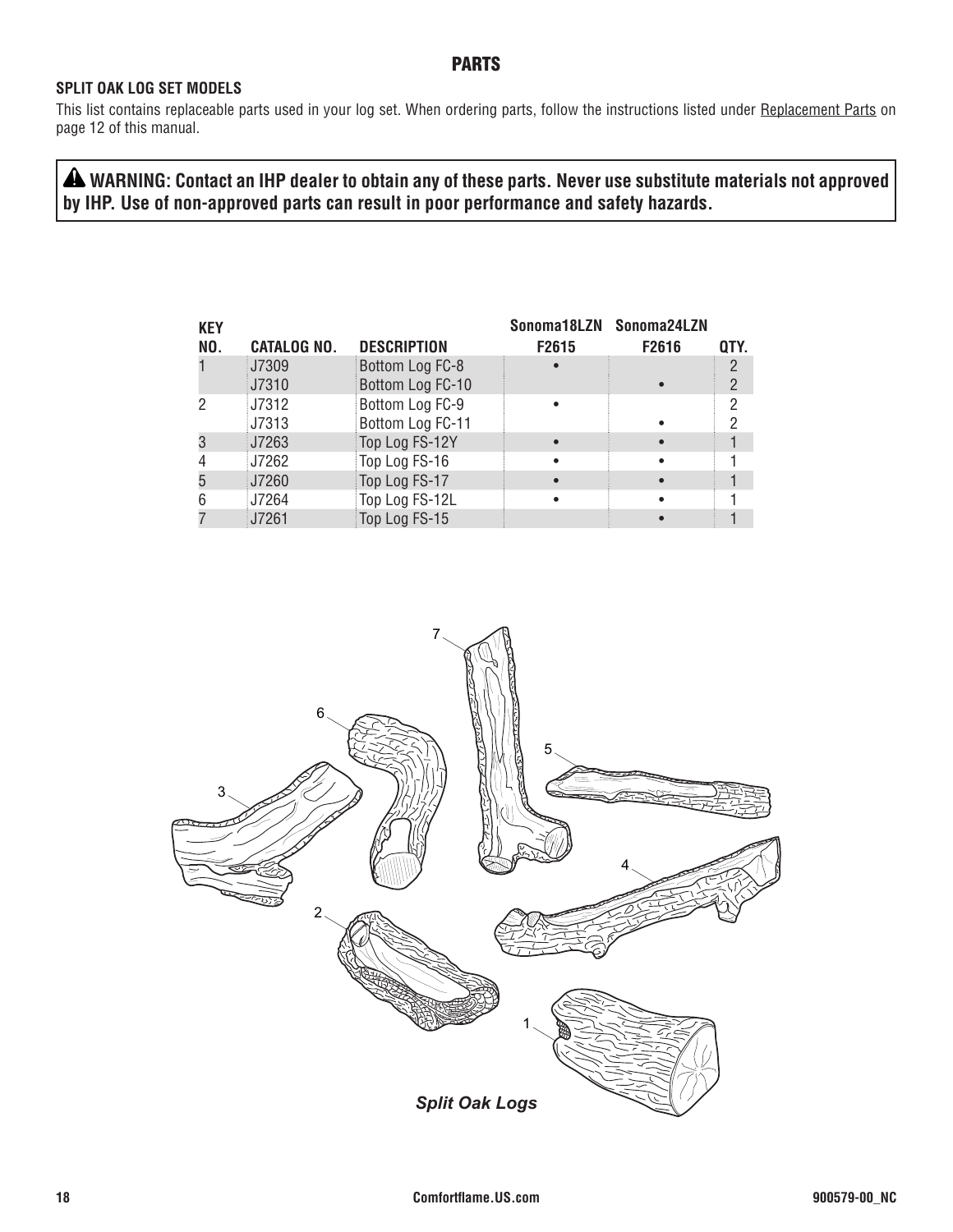#### ACCESSORIES

Purchase these fireplace accessories from your local dealer. If they can not supply these accessories, contact IHP at Comfortflame.US.com for referral information.

| CAT NO.                                                                                                                                                                           | <b>MODEL</b>     | <b>DESCRIPTION</b>                                                                                                                                             |             |  |
|-----------------------------------------------------------------------------------------------------------------------------------------------------------------------------------|------------------|----------------------------------------------------------------------------------------------------------------------------------------------------------------|-------------|--|
|                                                                                                                                                                                   |                  | <b>WALL-MOUNT ON/OFF SWITCH</b>                                                                                                                                |             |  |
|                                                                                                                                                                                   |                  | For all models. Allows the gas log set to be turned on and off with a wall switch.<br>GA9150A (F0237)                                                          | (Not Shown) |  |
| F0245                                                                                                                                                                             | GWMS2            | Switch Wall Mount Kit                                                                                                                                          |             |  |
|                                                                                                                                                                                   |                  | <b>MANUAL CONTROL ON/OFF SAFETY VALVE/PILOT KIT</b><br>For all models. Contains components for propane/LP conversion                                           | (Not Shown) |  |
| F0235                                                                                                                                                                             | GA9050A-1        | ManualControl ON/OFF Safety Valve/Pilot Kit                                                                                                                    |             |  |
|                                                                                                                                                                                   |                  | REMOTE CONTROL READY ON/OFF SAFETY VALVE/PILOT KIT<br>For all models. Required for remote control operation. Contains components for<br>propane/LP conversion. | (Not Shown) |  |
| F0237                                                                                                                                                                             | GA9150A          | Remote Control Ready ON/OFF Safety Valve/Pilot Kit                                                                                                             |             |  |
|                                                                                                                                                                                   |                  | RECEIVER AND HAND-HELD REMOTE CONTROL KIT                                                                                                                      |             |  |
| For all models. Allows the gas log set to be turned on and off by using the hand-<br>held remote control. Valve/Pilot Kit GA9150A (F0237) must be purchased to use this<br>remote |                  |                                                                                                                                                                |             |  |
| F0236                                                                                                                                                                             | <b>RCKIT4001</b> | Standard On/Off Remote Control Kit                                                                                                                             |             |  |
|                                                                                                                                                                                   |                  | <b>ASH BED MATERIAL (Vermiculite)</b>                                                                                                                          | (Not Shown) |  |
|                                                                                                                                                                                   |                  | For all models. Use for firebox decoration only.                                                                                                               |             |  |
| F0240                                                                                                                                                                             | GA9750A          | Ash Bed Material                                                                                                                                               |             |  |
|                                                                                                                                                                                   |                  | <b>GLOWING EMBERS</b>                                                                                                                                          |             |  |
| For all models. Use for firebox decoration only.                                                                                                                                  |                  |                                                                                                                                                                | (Not Shown) |  |
| F0243                                                                                                                                                                             | GA9950A          | <b>Glowing Embers</b>                                                                                                                                          |             |  |
|                                                                                                                                                                                   |                  | <b>SILICA SAND</b><br>For all models. Use for firebox decoration only.                                                                                         | (Not Shown) |  |
| F0242                                                                                                                                                                             | GA9850A          | Silica Sand                                                                                                                                                    |             |  |
|                                                                                                                                                                                   |                  | <b>VOLCANIC STONE</b>                                                                                                                                          |             |  |
|                                                                                                                                                                                   |                  | For all models. Use for firebox decoration only.                                                                                                               | (Not Shown) |  |
| F0241                                                                                                                                                                             | GA6067A          | Lava Cinders                                                                                                                                                   |             |  |
|                                                                                                                                                                                   |                  | <b>DECORATIVE ASH BED CONTROL COVER - CDABKA</b>                                                                                                               |             |  |
|                                                                                                                                                                                   |                  | An attractive way to cover control knob and piezo ignitor.                                                                                                     | (Not Shown) |  |
| F0246                                                                                                                                                                             | CDABKA           | Decorative Ash Bed                                                                                                                                             |             |  |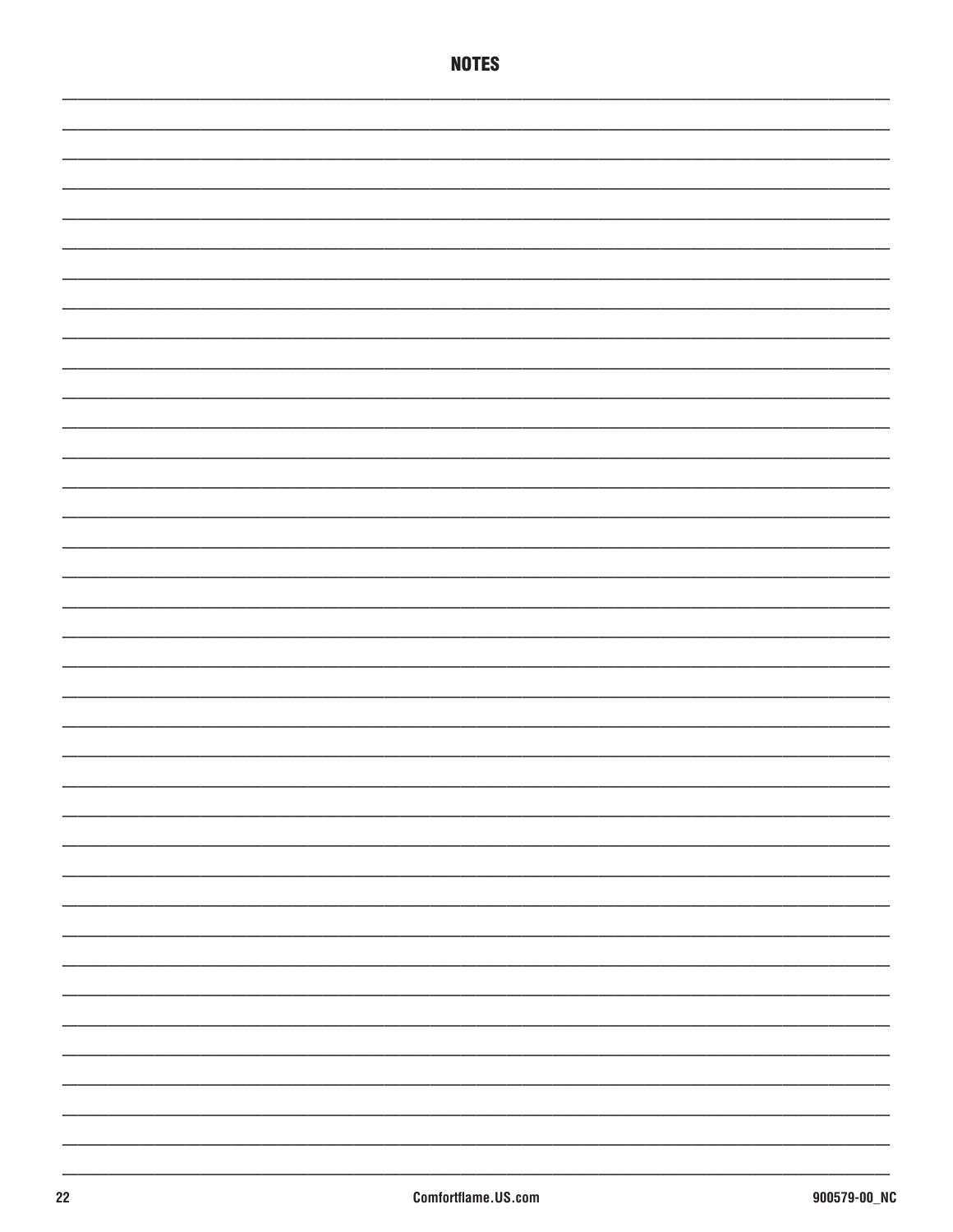### **Innovative Hearth Products Comfort Flame™ Brand Gas Log Set Limited One Year Warranty**

#### **THE WARRANTY**

Innovative Hearth Products Limited One Year Warranty ("IHP") warrants your Comfort Flame brand Gas Log Set ("Product") to be free from defects in materials and workmanship at the time of manufacture. The logs and grate carry the Limited One Year Warranty. After installation, if covered components manufactured by IHP are found to be defective in materials or workmanship during the Limited One Year Warranty period and while the Product remains at the site of the original installation, IHP will, at its option, repair or replace the covered components. If repair or replacement is not commercially practical, IHP will, at its option, refund the purchase price or wholesale price of the IHP product, whichever is applicable. IHP will also pay IHP prevailing labor rates, as determined in its sole discretion, incurred in repairing or replacing such components. THERE ARE EXCLUSIONS AND LIMITATIONS to this Limited Three Year Warranty as described herein.

#### **COVERAGE COMMENCEMENT DATE**

Warranty coverage begins on the date of purchase. In the case of new home construction, warranty coverage begins on the date of first occupancy of the dwelling or six months after the sale of the Product by an independent IHP dealer, whichever occurs earlier. The warranty shall commence no later than 24 months following the date of product shipment from IHP, regardless of the installation or occupancy date.

#### **EXCLUSIONS AND LIMITATIONS**

This Limited Three Year Warranty applies only if the Product is installed in the United States or Canada and only if operated and maintained in accordance with the printed instructions accompanying the Product and in compliance with all applicable installation and building codes and good trade practices.

This warranty is non-transferable and extends to the original owner only. The Product must be purchased through a listed supplier of IHP and proof of purchase must be provided. The following do not carry the Limited Three Year Warranty but are warranted as follows:

Gas components - Repair or replacement for one year from the date of installation. **Remote control** – Repair or replacement for one year from the date of installation. Labor coverage – Prevailing IHP labor rates apply for the warranty period of the component.

#### **Parts not otherwise listed carry a 90 day warranty from the date of installation.**

#### **Whenever practicable, IHP will provide replacement parts, if available, for a period of 10 years from the last date of manufacture of the product.**

IHP will not be responsible for: (a) damages caused by normal wear and tear, accident, riot, fire, flood or acts of God; (b) damages caused by abuse, negligence, misuse, or unauthorized alteration or repair of the Product affecting its stability or performance (The Product must be subjected to normal use. The Product is designed to burn either natural or propane gas only. Burning conventional fuels such as wood, coal or any other solid fuel will cause damage to the Product, will produce excessive temperatures and could result in a fi re hazard.); (c) damages caused by failing to provide proper maintenance and service in accordance with the instructions provided with the Product; (d) damages, repairs or inefficiency resulting from faulty installation or application of the Product.

This Limited One Year Warranty covers only parts and labor as provided herein. In no case shall IHP be responsible for materials, components or construction which are not manufactured or supplied by IHP or for the labor necessary to install, repair or remove such materials, components or construction. Additional utility bills incurred due to any malfunction or defect in equipment are not covered by this warranty. All replacement or repair components will be shipped F.O.B. from the nearest stocking IHP factory.

#### **LIMITATION ON LIABILITY**

It is expressly agreed and understood that IHP's sole obligation and the purchaser's exclusive remedy under this warranty, under any other warranty, expressed or implied. or in contract, tort or otherwise, shall be limited to replacement, repair, or refund, as specified herein.

In no event shall IHP be liable for any incidental or consequential damages caused by defects in the Product, whether such damage occurs or is discovered before or after replacement or repair, and whether such damage is caused by IHP's negligence. IHP has not made and does not make any representation or warranty of fitness for a particular use or purpose, and there is no implied condition of fitness for a particular use or purpose.

IHP makes no expressed warranties except as stated in this Limited One Year Warranty. The duration of any implied warranty is limited to the duration of this expressed warranty.

No one is authorized to change this Limited One Year Warranty or to create for IHP any other obligation or liability in connection with the Product. Some states and provinces do not allow the exclusion or limitation of incidental or consequential damages, so the above limitations or exclusions may not apply to you. The provisions of this Limited One Year Warranty are in addition to and not a modification of or subtraction from any statutory warranties and other rights and remedies provided by law.

#### **INVESTIGATION OF CLAIMS AGAINST WARRANTY**

IHP reserves the right to investigate any and all claims against this Limited One Year Warranty and to decide, in its sole discretion, upon the method of settlement.

To receive the benefits and advantages described in this Limited One Year Warranty, the appliance must be installed and repaired by a licensed contractor approved by IHP.

Contact IHP at the address provided herein to obtain a listing of approved dealers/distributors. **IHP shall in no event be responsible for any warranty work done by a**  contractor that is not approved without first obtaining IHP's prior written consent.

#### **HOW TO REGISTER A CLAIM AGAINST WARRANTY**

In order for any claim under this warranty to be valid, you must contact the IHP dealer/distributor from which you purchased the product. If you cannot locate the dealer/ distributor, then you must notify IHP in writing. IHP must be notified of the claimed defect in writing within 90 days of the date of failure. Notices should be directed to the IHP Warranty Department at 1508 Elm Hill Pike, Suite 108; Nashville, TN 37210 or visit our website at WWW.COMFORTFLAME.US.COM.